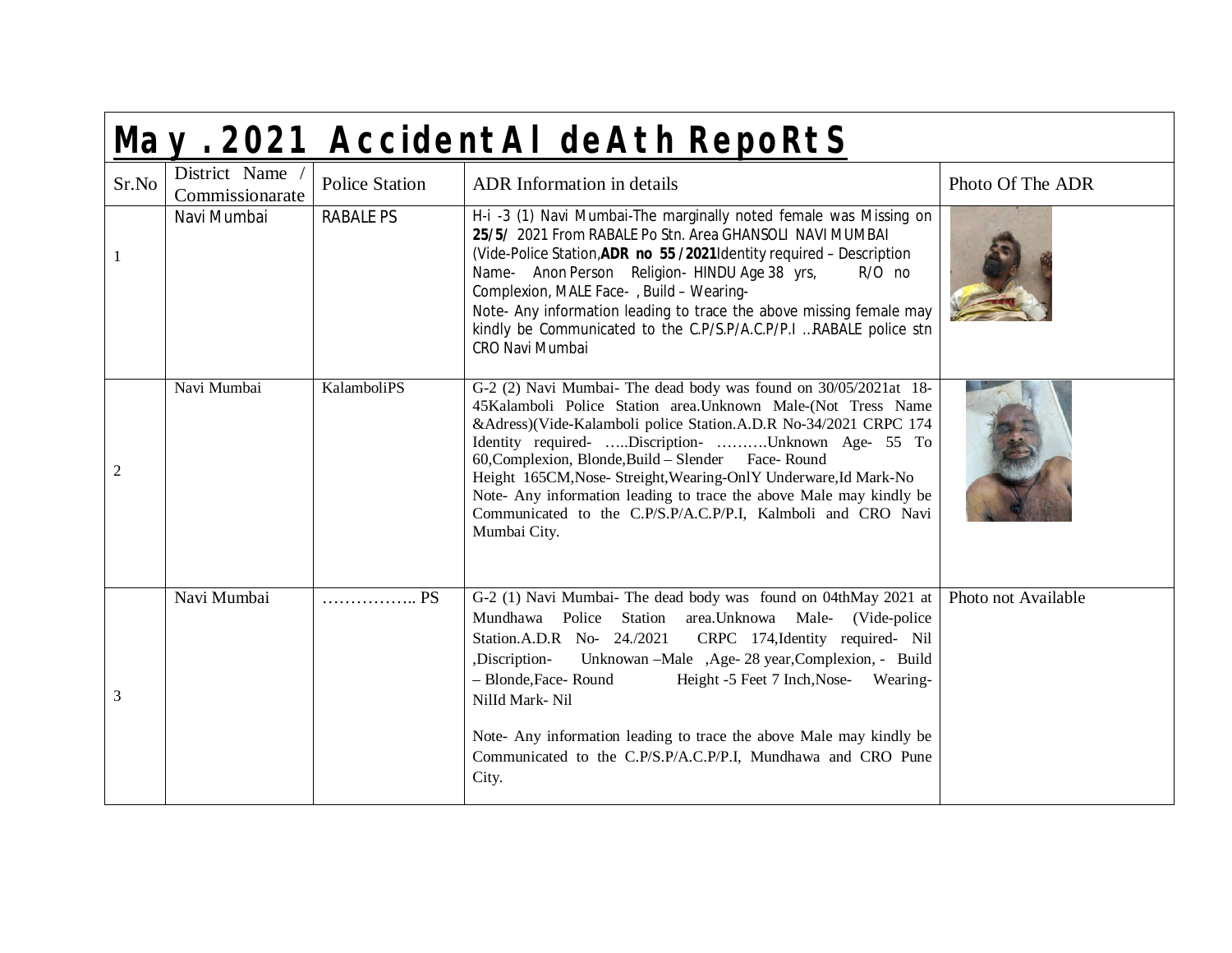|                | May. 2021 accidental death RepoRtS |                                   |                                                                                                                                                                                                                                                                                                                                                                                                                                                                                                                                                                                                              |                  |  |  |  |
|----------------|------------------------------------|-----------------------------------|--------------------------------------------------------------------------------------------------------------------------------------------------------------------------------------------------------------------------------------------------------------------------------------------------------------------------------------------------------------------------------------------------------------------------------------------------------------------------------------------------------------------------------------------------------------------------------------------------------------|------------------|--|--|--|
| Sr.No          | District Name<br>Commissionarate   | <b>Police Station</b>             | ADR Information in details                                                                                                                                                                                                                                                                                                                                                                                                                                                                                                                                                                                   | Photo Of The ADR |  |  |  |
| $\overline{4}$ | Navi Mumbai                        | Uran PS                           | G-2 (4) Navi Mumbai- The dead body was found on 16th May 2021 at<br>Uran Police Station area. Unknowa Male- (Vide-police Station. A.D.R No-<br>32/2021 CRPC 174Identity required- Discription- Unknowan -Male<br>Age- 55 to 60 yearComplexion, - Build - BlondeFace- Round Height -5<br>Feet 3 InchNose- Short, Wearing-Grin T shirt and Bermuda Id Mark- Nil<br>Note- Any information leading to trace the above Male may kindly be<br>Communicated to the C.P/S.P/A.C.P/P.I, Uran and CRO Pune City.                                                                                                       |                  |  |  |  |
| 5              | Navi Mumbai                        | Mora<br>Sagari<br>POLICE STATION  | G-2 (5) Navi Mumbai- The dead body was found on 26 th May 2021 at<br>Mora Sagari Police Station area. Unknowa Male- (Vide-police<br>Station.A.D.R No-06/2021 CRPC 174, Identity required-<br>Discription-<br>Unknowan - Male, Age- Approximately 30-35 years Complexion, fair -<br>Build -, Face- round, Height 5.5 Feet, Nose- Wearing- Blue Jins pant<br>and red couler cheks ful shart colored Id Mark ther are tattoo mark<br>on chest lord lucifer<br>Note- Any information leading to trace the above Male may kindly be<br>Communicated to the C.P/S.P/A.C.P/P.I, Mora Sagari and CRO Navi<br>Mumbai. |                  |  |  |  |
| 6              | Navi Mumbai                        | Vashi<br>Police<br><b>Station</b> | H-2(6) Navi Mumbai - Unknowns Male (Vide Police Station A.D.R.<br>No. 32/2021 CRPC 174 - Identity required – Description – Unknowns<br>$-$ Age $-$ 60 Complexion $-$ Build-Thin Face-Long Height $-$ 5.5 Feet<br>Nose – Long, Wearing – , ID Mark<br>Note - Any information leading to trace the above missing male may<br>kindly be Communicated to the P.I. Vashi Police Station .CRO Navi<br>Mumbai                                                                                                                                                                                                       |                  |  |  |  |

Г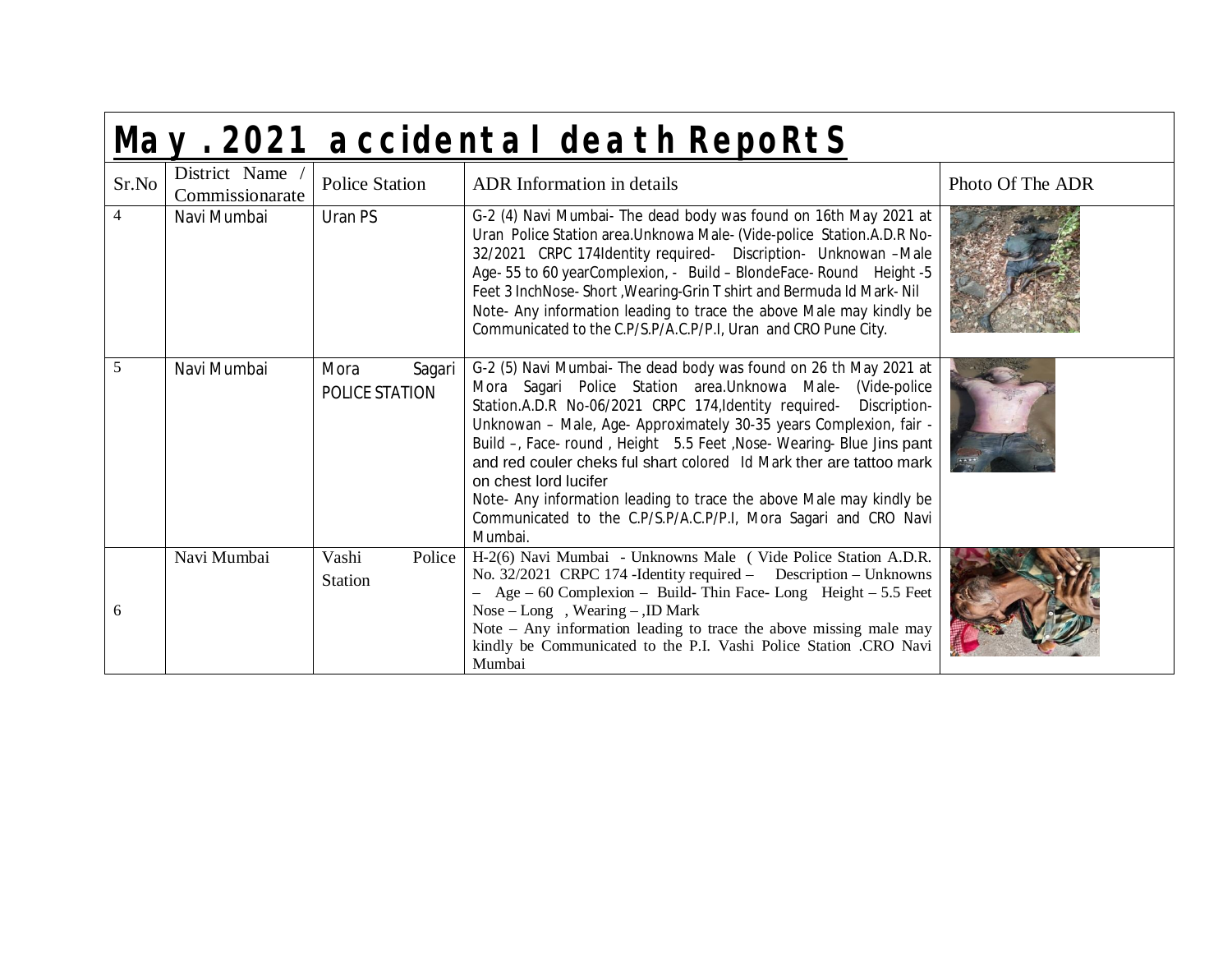|                 | May. 2021 accidental death RepoRtS |                       |                                                                                                                                                                                                                                                                                                                                                                                                                                                                                                                                                    |                  |  |
|-----------------|------------------------------------|-----------------------|----------------------------------------------------------------------------------------------------------------------------------------------------------------------------------------------------------------------------------------------------------------------------------------------------------------------------------------------------------------------------------------------------------------------------------------------------------------------------------------------------------------------------------------------------|------------------|--|
| Sr.No           | District Name<br>Commissionarate   | <b>Police Station</b> | <b>ADR</b> Information in details                                                                                                                                                                                                                                                                                                                                                                                                                                                                                                                  | Photo Of The ADR |  |
| $7\phantom{.0}$ | Navi Mumbai                        | <b>NERUL PS</b>       | G-2 (7) Navi Mumbai- The dead body was found on 02 th MAY 2021 at<br>Nerul Police Station area. Unknowa Female- (Vide-police Station. A.D.R<br>No-32/2021. CRPC 174 Identity required-  Discription- Unknowan -<br>Female( savitri madhukar khandare) Age- 65 Year Complexion, -<br>Build - Face- Height  Feet Nose- Wearing- Id Mark-<br>Note- Any information leading to trace the above Male may kindly be<br>Communicated to the C.P/S.P/A.C.P/P.I, Nerul and CRO Navi Mumbai<br>City.                                                         | Photo Of The ADR |  |
| 8               | Navi Mumbai                        | PS                    | G-2 (8) Navi Mumbai- The dead body was found on 07 th Augest 2020 at<br>Police Station area. Unknowa Male- (Vide-police Station. A.D.R No<br>18/2021 CRPC 174Identity required- Discription- Unknowan<br>MALE, Age- 50 Complexion, -FAIR<br>Build - MIDIUM, Face- OVAL<br>Height 5 Feet, Nose-Wearing-SHIRT AND PANT Id Mark<br>Note- Any information leading to trace the above Male may kindly be<br>Communicated to the C.P/S.P/A.C.P/P.I, and CRO Pune City.                                                                                   |                  |  |
| 9               | Navi Mumbai                        | Khandeshwar PS        | G-2 (9) Navi Mumbai- The dead body was found on 20thMay 2021 at<br>Khandeshwar Police Station area. Unknowa Male- (Vide-police<br>Station.A.D.R No-27./2021 CRPC 174Identity required-<br>Discription- Unknowan , Age- 40 To 45 yearsComplexion, -<br>The ShadowBuild Slim -Face- StandingHeight<br>5 Feet3 inchNose- StrateWearing-Blue white gry<br>colour haf Shirt and Black haf pant  Id Mark<br>Note- Any information leading to trace the above Male may kindly be<br>Communicated to the C.P/S.P/A.C.P/P.I, Mundhawa and CRO Pune<br>City. |                  |  |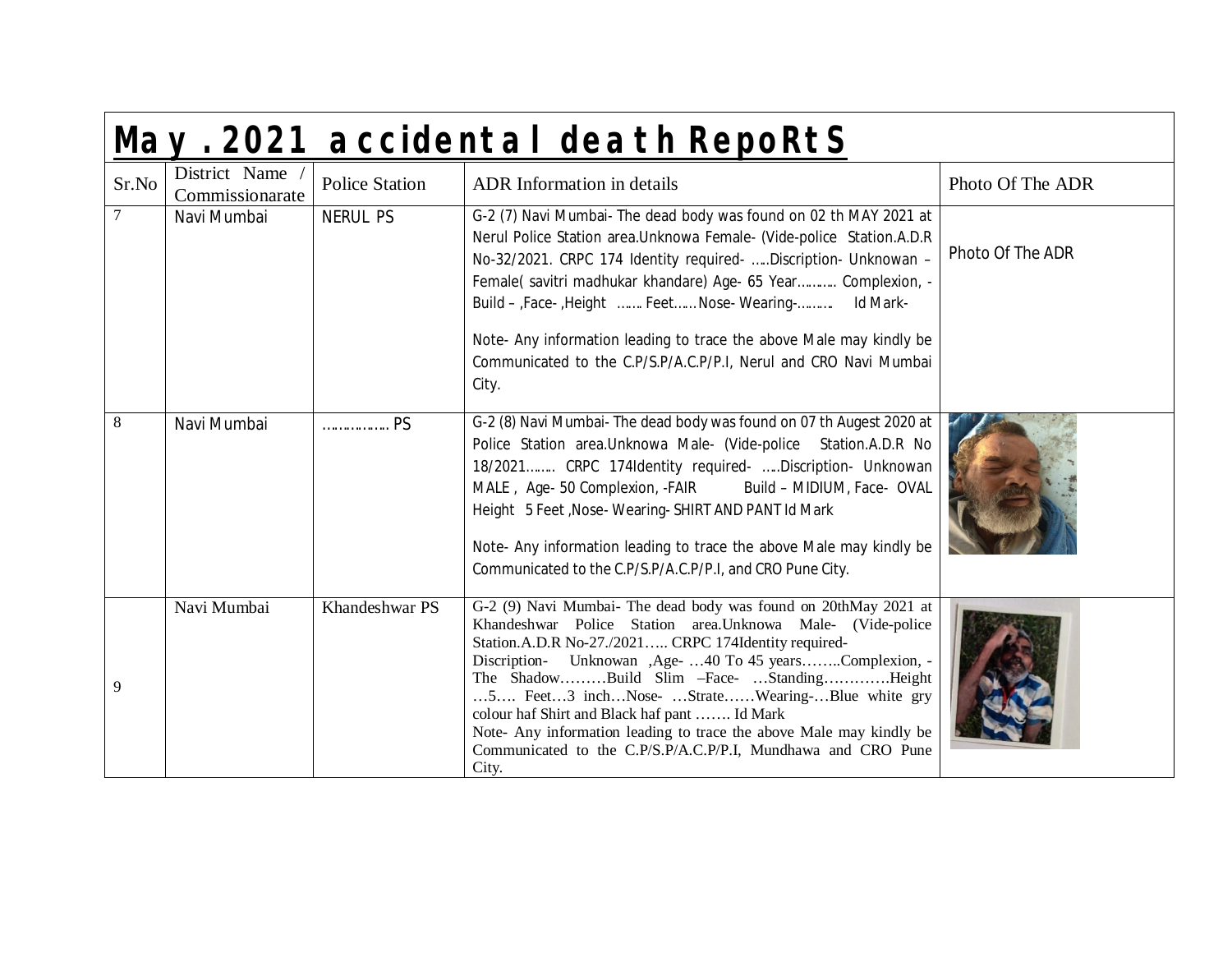| May. 2021 accidental death RepoRtS |                                  |                                     |                                                                                                                                                                                                                                                                                                                                                                                                                                                                                                                                                                             |                  |  |
|------------------------------------|----------------------------------|-------------------------------------|-----------------------------------------------------------------------------------------------------------------------------------------------------------------------------------------------------------------------------------------------------------------------------------------------------------------------------------------------------------------------------------------------------------------------------------------------------------------------------------------------------------------------------------------------------------------------------|------------------|--|
| Sr.No                              | District Name<br>Commissionarate | <b>Police Station</b>               | <b>ADR</b> Information in details                                                                                                                                                                                                                                                                                                                                                                                                                                                                                                                                           | Photo Of The ADR |  |
| $\overline{10}$                    | Navi Mumbai                      | <b>NHAVASHEVA</b><br>POLICE STATION | G-2 (10) Navi Mumbai- The dead body was found on 12 th April<br>2021 at Nhavasheva Police Station area. Unknowa Male- (Vide-<br>police Station.A.D.R No-11/2021 CRPC 174Identity required-<br>Discription- Unknowan-MaleAge-Approximately 35-40 years<br>Complexion, - Shadow Build - Slim Hand and foot sticks, Face-<br>Height 5.5 Feet.Nose-Wearing-Bluish ruffled shirt, Wrapped in<br>a light colored towel Id Mark<br>Note-Any information leading to trace the above Male may kindly<br>be Communicated to the C.P/S.P/A.C.P/P.I, Nhavasheva and CRO<br>Navi Mumbai. |                  |  |
| $\overline{11}$                    | Navi Mumbai                      | <b>NHAVASHEVA</b><br>POLICE STATION | G-2 (11) Navi Mumbai- The dead body was found on<br>17thApril 2021 at Nhavasheva Police Station area. Unknowa<br>(Vide-police)<br>Male-<br>Station.A.D.R No-13/2021<br><b>CRPC</b><br>174, Identity required- Discription- Unknowan- MaleAge-<br>Approximately 37 years, Complexion,<br>-FairBuild<br>Strong, Face-  Height 5.5 Feet, Nose- Eaten by sea aquatic<br>animals, Wearing-Blue colour Jeans pant, Id Mark-<br>Note- Any information leading to trace the above Male may<br>kindly be Communicated to the C.P/S.P/A.C.P/P.I,<br>Nhavasheva and CRO Navi Mumbai.   |                  |  |
| 12                                 | Navi Mumbai                      | NERUL PS                            | G-2 (12) Navi Mumbai- The dead body was found on 24 th April 2021 at<br>Nerul Police Station area. Unknowa Male- (Vide-police Station.A.D.R)<br>No-27/2021. CRPC 174 Identity required-  Discription- Unknowan -<br>Male, Age- 37 Year , Complexion, - Build -  Face-  Height<br>FeetNose- Wearing-id Mark-<br>Note- Any information leading to trace the above Male may kindly be<br>Communicated to the C.P/S.P/A.C.P/P.I, Nerul and CRO Navi Mumbai<br>City.                                                                                                             |                  |  |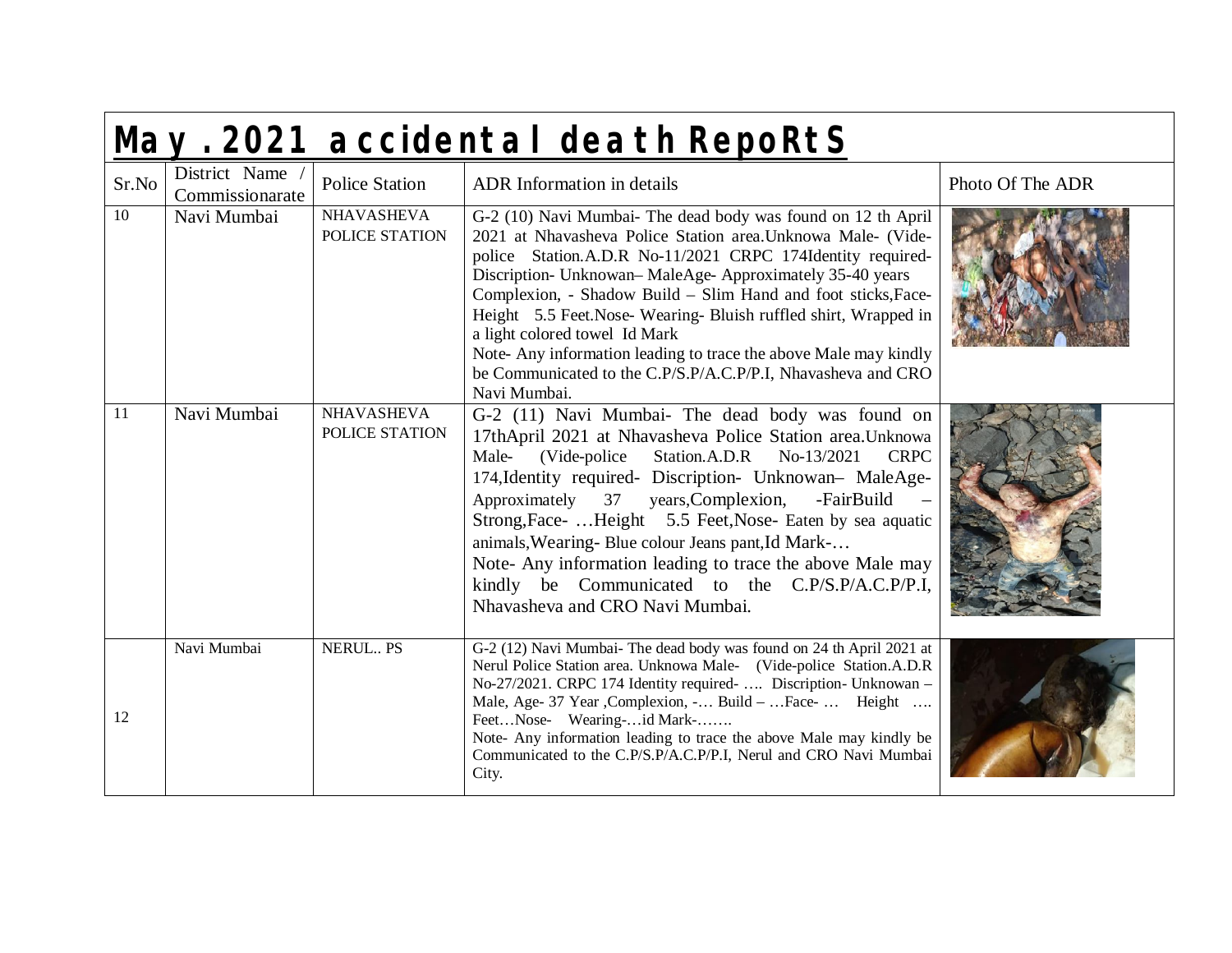|                 | May. 2021 accidental death RepoRtS |                                                         |                                                                                                                                                                                                                                                                                                                                                                                                                                                                                                                                                                                      |                  |  |  |
|-----------------|------------------------------------|---------------------------------------------------------|--------------------------------------------------------------------------------------------------------------------------------------------------------------------------------------------------------------------------------------------------------------------------------------------------------------------------------------------------------------------------------------------------------------------------------------------------------------------------------------------------------------------------------------------------------------------------------------|------------------|--|--|
| Sr.No           | District Name<br>Commissionarate   | <b>Police Station</b>                                   | <b>ADR</b> Information in details                                                                                                                                                                                                                                                                                                                                                                                                                                                                                                                                                    | Photo Of The ADR |  |  |
| $\overline{13}$ | Navi Mumbai                        | NERUL PS                                                | G-2 (13) Navi Mumbai- The dead body was found on 27 th<br>April 2021 at Nerul Police Station area. Unknowa Male-<br>(Vide-police Station.A.D.R No-30/2021. CRPC 174, Identity<br>required-. Discription-  Unknowan - Male Age- 30 To<br>40 YearComplexion, Build -  Face-  Height<br>Feet, Nose- , Wearing-Id Mark-<br>Note- Any information leading to trace the above Male may<br>kindly be Communicated to the C.P/S.P/A.C.P/P.I, Nerul and<br>CRO Navi Mumbai City.                                                                                                              |                  |  |  |
| 14              | Navi Mumbai                        | <b>KHARGHAR</b><br>POLICE STATION<br><b>NAVI MUMBAI</b> | G-2 (14) Navi Mumbai- The dead body was found on th02/04 2021 at<br>Police Station area. Unknowa Male- (Vide-police<br>KHARGHAR<br>Station.A.D.R No-34/2021 CRPC 174, Identity required- LEFT EYES<br>BLACK SPOT, Discription- Unknowan Male - Age- 40 TO 45 YEARS,<br>Complexion, -OF WHITE , Build - MEDIAM Face- Round, Height 5<br>Feet, Nose- SPREAD, Wearing- WHITE COIOUR BANIYAN<br>&GREEY COLOUR FULL PANT Id MarkNO MARKS<br>Note- Any information leading to trace the above Male may kindly be<br>Communicated to the C.P/S.P/A.C.P/P.I, Kharghar and CRO Navi<br>Mumbai |                  |  |  |
| 15              | Navi Mumbai                        | <b>KalamboliPS</b>                                      | G-2 (15) Navi Mumbai- The dead body was found on 02thJan 2021 at<br>20-00 Kalamboli Police Station area. Unknown Male-(Not Tress Name<br>&Adress (Vide-Kalamboli police Station.A.D.R No-28/2021 CRPC 174<br>Identity required-, Discription- Unknown Male Age- 55 To 60<br>Complexion, Sallow, Build - Normal , Face- Round<br>Height<br>165CM, Nose- Streight, Wearing-Blue Full Shirt & White Half Paint<br>Id Mark-No<br>Note- Any information leading to trace the above Male may kindly be<br>Communicated to the C.P/S.P/A.C.P/P.I, Kalmboli and CRO Navi<br>Mumbai City.     |                  |  |  |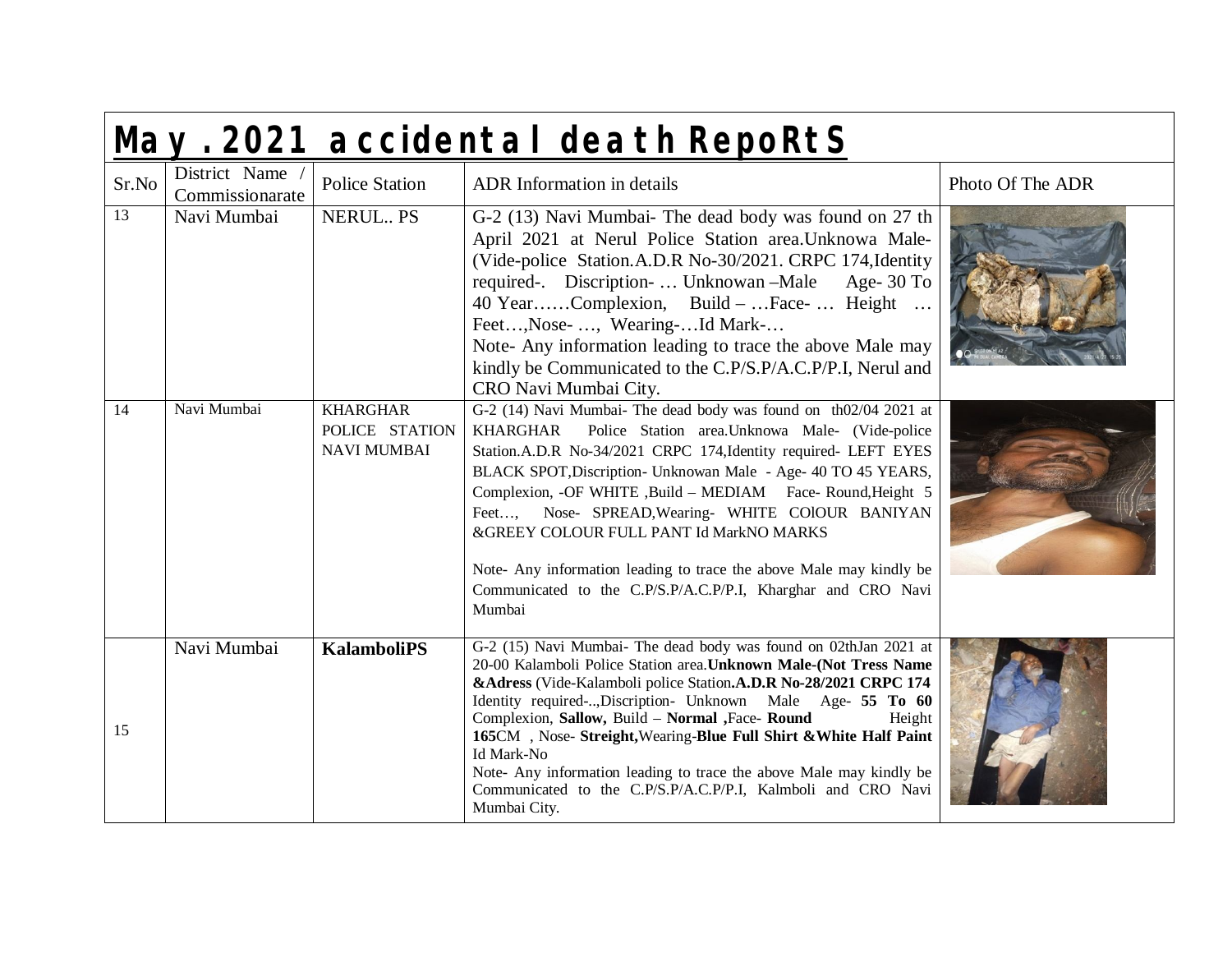| May. 2021 AccidentAI deAth RepoRtS |                                  |                                                                        |                                                                                                                                                                                                                                                                                                                                                                                                                                                                                                                                                                     |                  |  |
|------------------------------------|----------------------------------|------------------------------------------------------------------------|---------------------------------------------------------------------------------------------------------------------------------------------------------------------------------------------------------------------------------------------------------------------------------------------------------------------------------------------------------------------------------------------------------------------------------------------------------------------------------------------------------------------------------------------------------------------|------------------|--|
| Sr.No                              | District Name<br>Commissionarate | <b>Police Station</b>                                                  | <b>ADR</b> Information in details                                                                                                                                                                                                                                                                                                                                                                                                                                                                                                                                   | Photo Of The ADR |  |
| 16                                 | Navi Mumbai                      | <b>TURBHE</b><br><b>POLICE</b><br><b>STATION NAVI</b><br><b>MUMBAI</b> | G-2 (16) Navi Mumbai- The dead body was found on<br>thApril 2021 at Turbhe Police Station area. Unknowa Male-<br>(Vide-police Station.A.D.R No-25/2021 CRPC 174Identity<br>required-. Discription- , Unknowan -, Age- 60 YEARS<br>Complexion, -black&white,Build - mediem Face-Round<br>Height 5.5 Feet, Nose- Wearing- black pant, Id MarkNO<br>$MARKS$ – right hand sneak mark<br>Note- Any information leading to trace the above Male may<br>kindly be Communicated to the C.P/S.P/A.C.P/P.I, Turbhe<br>police station and CRO NAVI MUMBAI                      |                  |  |
| 17                                 | Navi Mumbai                      | Khandeshwar PS                                                         | G-2 (17) Navi Mumbai- The dead body was found on<br>2021<br>at Khandeshwar Police<br>01thApril<br><b>Station</b><br>area.Unknowa Male- (Vide-police<br>Station.A.D.R No-<br>18./2021, CRPC 174Identity required- ,Discription-<br>Unknowan -, Age-  40 To 45 yearsComplexion, -<br>Build -Face-, Height Feet Nose-Wearing-, Id Mark<br>Note- Any information leading to trace the above Male may<br>kindly be Communicated to the C.P/S.P/A.C.P/P.I,<br>Mundhawa and CRO Navi Mumbai.                                                                               | <b>NO IMAGE</b>  |  |
| 18                                 | Mira Bhaindar<br>Vasai Virar     | Uttansagari PS                                                         | G-2 (18) Mira Bhaindar Vasai Virar - The dead body was<br>found on 11 <sup>th</sup> May 2021 at Uttansagari Police Station<br>area.Unknowa Female- (Vide-police Station.A.D.R No-<br>90/2021, CRPC 174Identity required-<br>,Discription-<br>Unknowan -, Age-  35 To 40 yearsComplexion, -<br>Sallow, Build - Face-, Height Feet 5, 4 inchs, Nose-Wearing-<br><b>Black Colour Bra, Id Mark</b><br>Note- Any information leading to trace the above Female<br>may kindly be Communicated to the C.P/S.P/A.C.P/P.I,<br>Uttansagari and CRO Mira Bhaindar Vasai Virar. |                  |  |

Г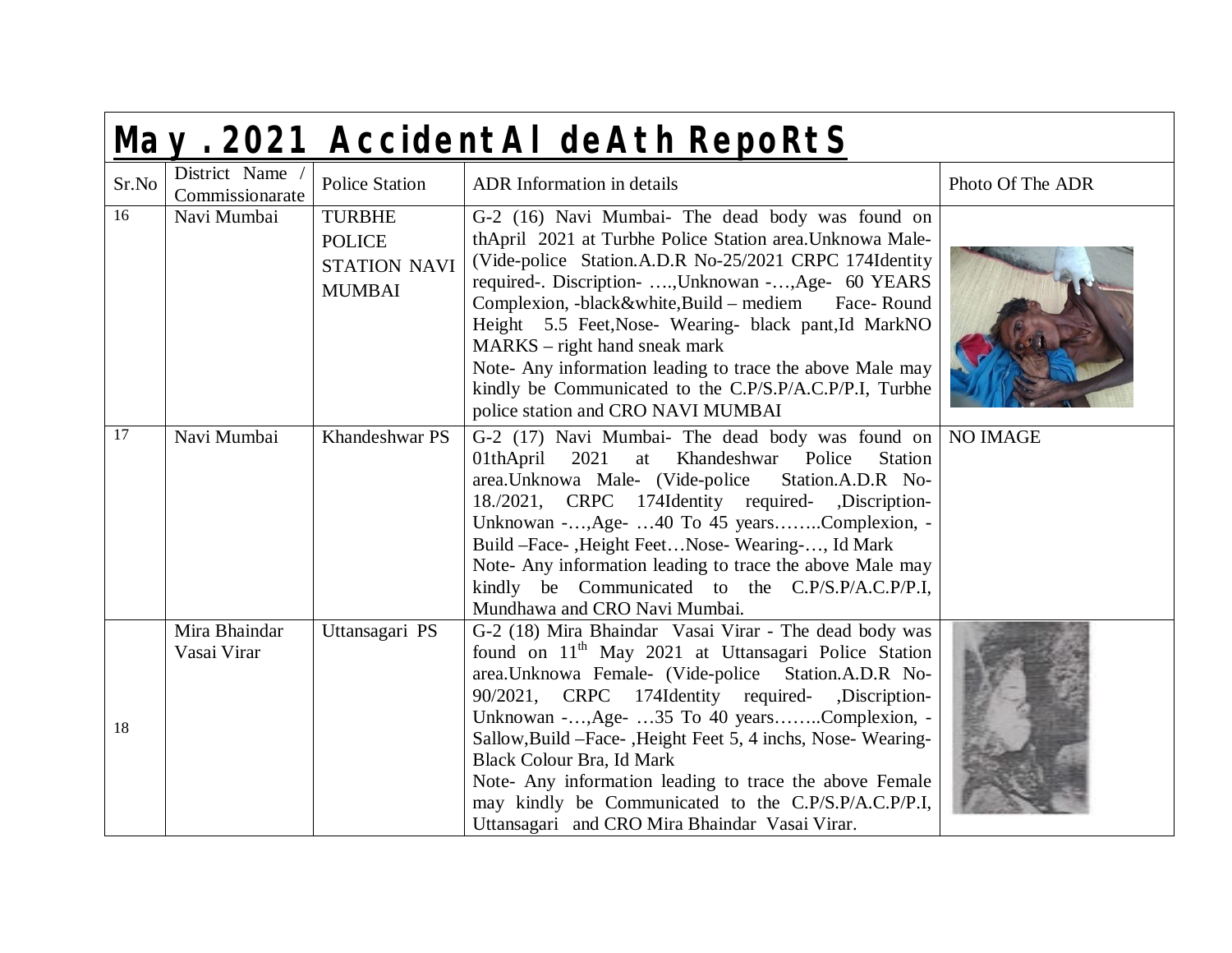|       | May. 2021 AccidentAI deAth RepoRtS |                       |                                                                                                                                                                                                                                                                                                                                                                                                                                                                                                                                                 |                  |  |  |
|-------|------------------------------------|-----------------------|-------------------------------------------------------------------------------------------------------------------------------------------------------------------------------------------------------------------------------------------------------------------------------------------------------------------------------------------------------------------------------------------------------------------------------------------------------------------------------------------------------------------------------------------------|------------------|--|--|
| Sr.No | District Name<br>Commissionarate   | <b>Police Station</b> | <b>ADR</b> Information in details                                                                                                                                                                                                                                                                                                                                                                                                                                                                                                               | Photo Of The ADR |  |  |
| 19    | Nandurbar                          | Nandurbar City        | G-2 (19) Nandurbar - The dead body was found on $1st$ January 2021 at<br>Nandurbar City Police Station area. Unknowa Male- (Vide-police<br>Station.A.D.R No-01/2021 CRPC 174Identity required-. Discription-<br>, Unknowan -, Age- 40 YEARS<br>Complexion, -Whettish, Build -<br>Face- Ovel , Height 5.2 Feet, Nose- Wearing- black Shirt Blue<br>mediem<br>Pant ,Id Mark -<br>Note- Any information leading to trace the above Male may kindly be<br>Communicated to the C.P/S.P/A.C.P/P.I, Nandurbar City police station<br>and CRO Nandurbar |                  |  |  |
| 20    | Nandurbar                          | Nandurbar City        | G-2 (20) Nandurbar - The dead body was found on 18 <sup>th</sup> January 2021 at<br>Nandurbar City Police Station area. Unknowa Male- (Vide-police<br>Station.A.D.R No-03/2021 CRPC 174Identity required-. Discription-<br>, Unknowan Male -, Age- 35 YEARS Complexion, -Fair, Build -<br>mediem, Face-Round, Height 5.7 Feet, Nose-Wearing-Baniyan Pant<br>,Id Mark --<br>Note- Any information leading to trace the above Male may kindly be<br>Communicated to the C.P/S.P/A.C.P/P.I, Nandurbar City police station<br>and CRO Nandurbar     |                  |  |  |
| 21    | Nandurbar                          | Nandurbar City        | G-2 (21) Nandurbar - The dead body was found on $23th$ February 2021 at<br>Nandurbar City Police Station area. Unknowa Female- (Vide-police<br>Station.A.D.R No-10/2021 CRPC 174Identity required-. Discription-<br>, Unknowan Male -, Age- 45 YEARS Complexion, -Fair, Build -<br>mediem, Face-Round, Height 5.7 Feet, Nose-Wearing-Red Blouse<br>Black Sadi, Id Mark --<br>Note- Any information leading to trace the above Female may kindly be<br>Communicated to the C.P/S.P/A.C.P/P.I, Nandurbar City police station<br>and CRO Nandurbar |                  |  |  |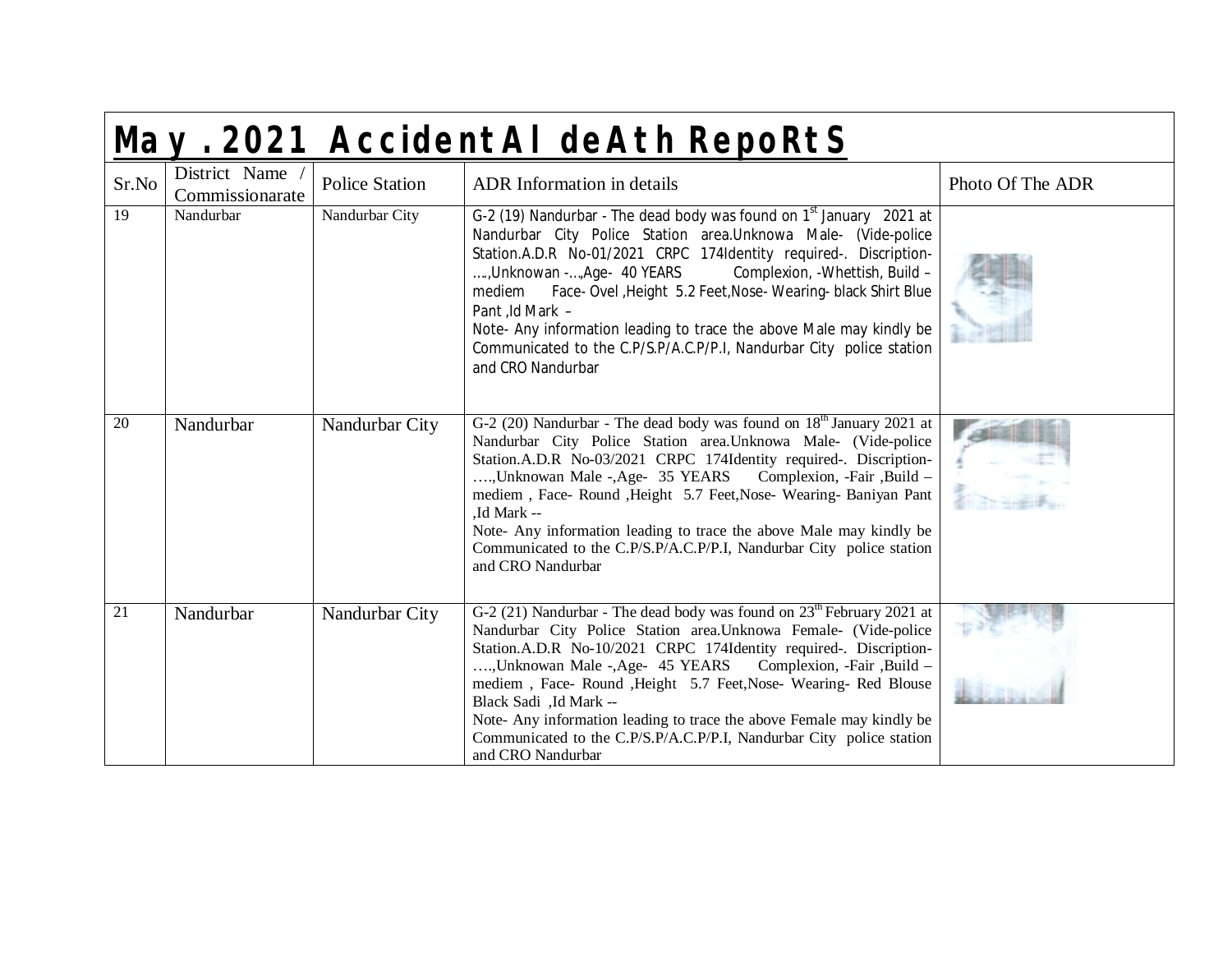|                 | May. 2021 accidental death RepoRtS |                       |                                                                                                                                                                                                                                                                                                                                                                                                                                                                                                                                                     |                  |  |  |
|-----------------|------------------------------------|-----------------------|-----------------------------------------------------------------------------------------------------------------------------------------------------------------------------------------------------------------------------------------------------------------------------------------------------------------------------------------------------------------------------------------------------------------------------------------------------------------------------------------------------------------------------------------------------|------------------|--|--|
| Sr.No           | District Name<br>Commissionarate   | <b>Police Station</b> | <b>ADR</b> Information in details                                                                                                                                                                                                                                                                                                                                                                                                                                                                                                                   | Photo Of The ADR |  |  |
| 22              | Nandurbar                          | Nandurbar Taluka      | G-2 (22) Nandurbar - The dead body was found on $1st$ March 2021 at<br>Nandurbar Taluka Police Station area. Unknowa Female- (Vide-police<br>Station.A.D.R No-07/2021 CRPC 174Identity required-. Discription-<br>, Unknowan -, Age- 35 YEARS Complexion, -Fair, Build - mediem<br>Face- Ovel , Height 5.0 Feet, Nose- Wearing- Yellow Blouse And Sadi , Id<br>Mark -<br>Note- Any information leading to trace the above Female may kindly be<br>Communicated to the C.P/S.P/A.C.P/P.I, Nandurbar Taluka<br>police<br>station and CRO Nandurbar    |                  |  |  |
| 23              | Nandurbar                          | Nandurbar City        | G-2 (23) Nandurbar - The dead body was found on 2 nd March 2021 at<br>Nandurbar City Police Station area.Unknowa Male- (Vide-police<br>Station.A.D.R No-08/2021 CRPC 174Identity required-. Discription-<br>, Unknowan Male -, Age- 50 YEARS Complexion, -Fair, Build -<br>mediem, Face-Round, Height 5.5 Feet, Nose-Wearing-, Id Mark --<br>Note- Any information leading to trace the above Male may kindly be<br>Communicated to the C.P/S.P/A.C.P/P.I, Nandurbar City police station<br>and CRO Nandurbar                                       |                  |  |  |
| $\overline{24}$ | Nandurbar                          | Navapur               | G-2 (24) Nandurbar - The dead body was found on 31 <sup>th</sup> January 2021 at<br>Navapur Police Station area. Unknowan<br>male- (Vide-police<br>Station.A.D.R No-1/2021 CRPC 174Identity required-. Discription-<br>, Unknowan Male -, Age- 60YEARS Complexion, -Sallow , Build -<br>mediem, Face-Round, Height 5.4 Feet, Nose-Wearing-White Shirt<br>Black Pant, Id Mark --<br>Note- Any information leading to trace the above male may kindly be<br>Communicated to the C.P/S.P/A.C.P/P.I, Navapur police station and<br><b>CRO</b> Nandurbar |                  |  |  |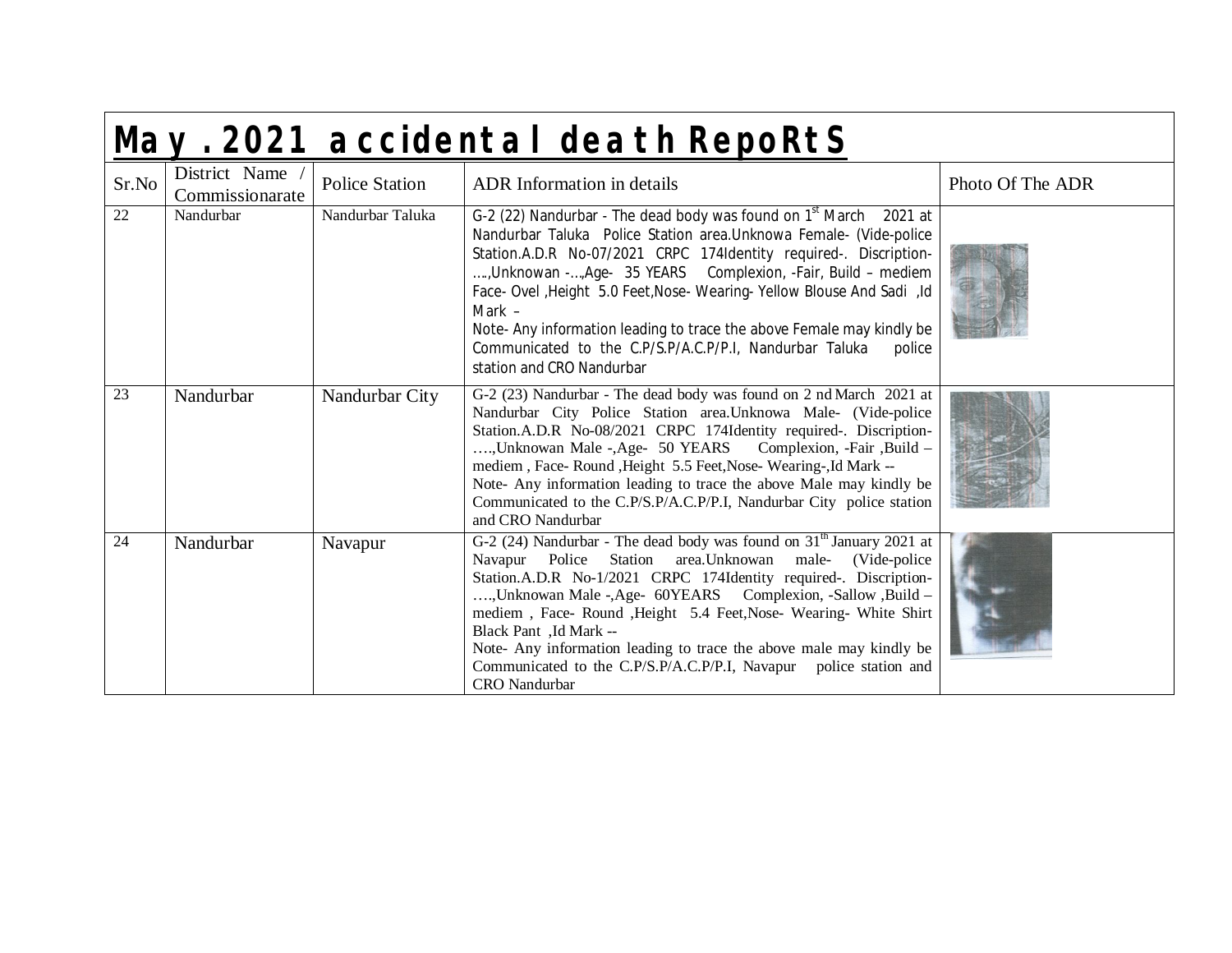|                 | May. 2021 AccidentAI deAth RepoRtS |                       |                                                                                                                                                                                                                                                                                                                                                                                                                                                                                                                                                                          |                  |  |  |
|-----------------|------------------------------------|-----------------------|--------------------------------------------------------------------------------------------------------------------------------------------------------------------------------------------------------------------------------------------------------------------------------------------------------------------------------------------------------------------------------------------------------------------------------------------------------------------------------------------------------------------------------------------------------------------------|------------------|--|--|
| Sr.No           | District Name<br>Commissionarate   | <b>Police Station</b> | <b>ADR</b> Information in details                                                                                                                                                                                                                                                                                                                                                                                                                                                                                                                                        | Photo Of The ADR |  |  |
| 25              | Nandurbar                          | Navapur               | G-2 (25) Nandurbar - The dead body was found on 1 <sup>st</sup> March 2021 at<br>Navapur Police Station area. Unknowa male- (Vide-police Station. A.D.R<br>No-09/2021 CRPC 174 Identity required-. Discription- , Unknowan<br>Male, Age- 35 YEARS Complexion, -Fair, Build – mediem Face- Ovel<br>, Height 5.5 Feet, Nose-Wearing-Pink Shirt Grey Pant, Id Mark -<br>Note- Any information leading to trace the above male may kindly be<br>Communicated to the C.P/S.P/A.C.P/P.I, Nandurbar Taluka<br>police<br>station and CRO Nandurbar                               |                  |  |  |
| 26              | Nandurbar                          | Dhadagon              | G-2 (26) Nandurbar - The dead body was found on 2 nd March 2021 at<br>Dhadagon Police Station area. Unknowan Male- (Vide-police<br>Station.A.D.R No-06/2021 CRPC 174Identity required-. Discription-<br>, Unknowan Male -, Age- 60 YEARS Complexion, -Sallow , Build -<br>mediem, Face-Round, Height 5.5 Feet, Nose-Wearing-Yellow Shirt<br>Blue Pant ,Id Mark – Mole On the right side of the back<br>Note- Any information leading to trace the above Male may kindly be<br>Communicated to the C.P/S.P/A.C.P/P.I, Dhadagon police station and<br><b>CRO</b> Nandurbar |                  |  |  |
| $\overline{27}$ | Nandurbar                          | Molagi                | G-2 (27) Nandurbar - The dead body was found on 04March 2021 at<br>Station<br>area. Unknowan<br>female-<br>Molagi Police<br>(Vide-police)<br>Station.A.D.R No-3/2021 CRPC 174 Identity required-. Discription-<br>, Unknowan Female -, Age- 50YEARS Complexion, -Fair, Build -<br>medium, Face-Round, Height 5.4 Feet, Nose-Wearing-White Shirt<br>Black Pant, Id Mark --<br>Note- Any information leading to trace the above female may kindly be<br>Communicated to the C.P/S.P/A.C.P/P.I, Molagi police station and CRO<br>Nandurbar                                  |                  |  |  |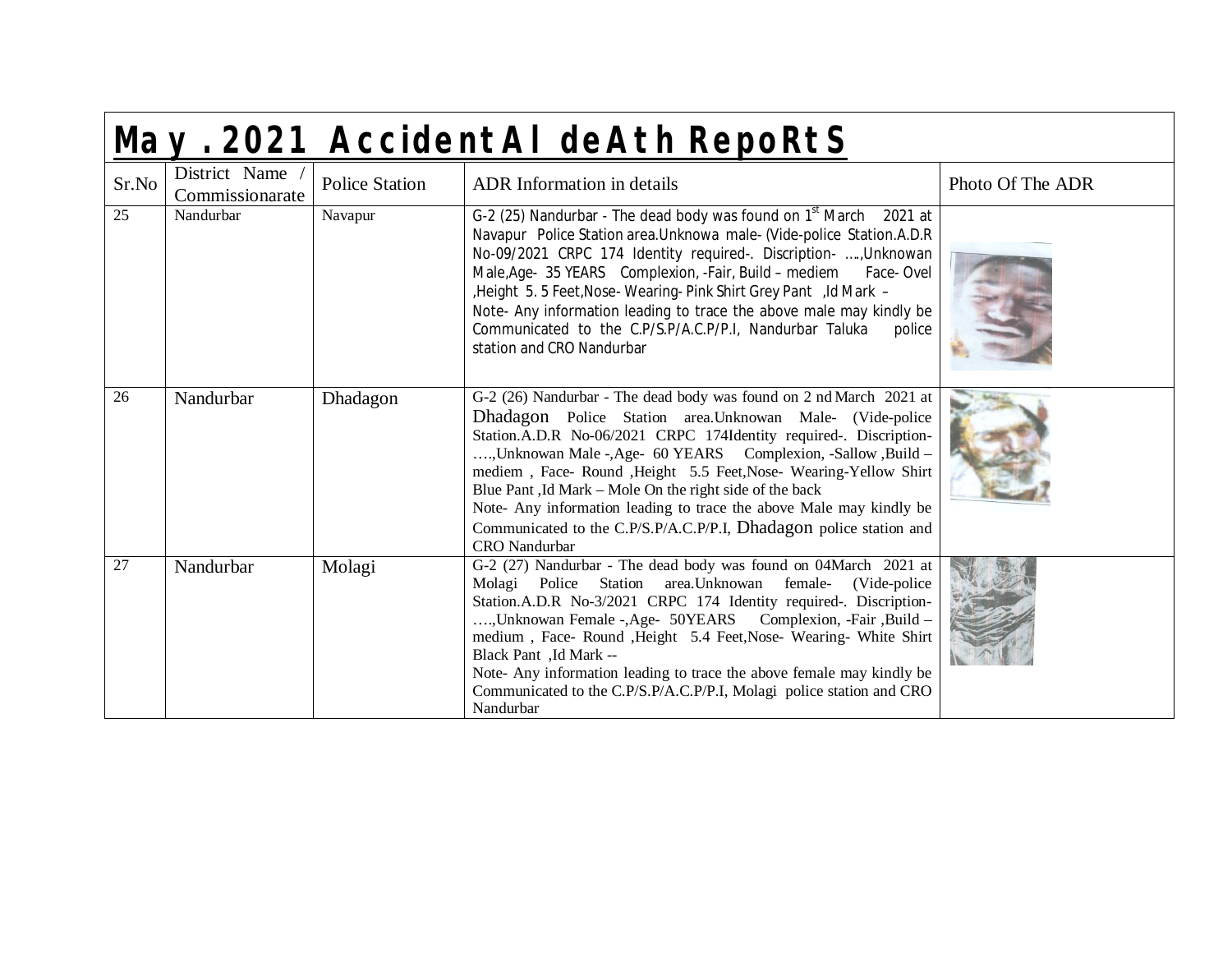|                 | May. 2021 AccidentAI deAth RepoRtS |                       |                                                                                                                                                                                                                                                                                                                                                                                                                                                                                                                                                                           |                  |  |  |
|-----------------|------------------------------------|-----------------------|---------------------------------------------------------------------------------------------------------------------------------------------------------------------------------------------------------------------------------------------------------------------------------------------------------------------------------------------------------------------------------------------------------------------------------------------------------------------------------------------------------------------------------------------------------------------------|------------------|--|--|
| Sr.No           | District Name<br>Commissionarate   | <b>Police Station</b> | <b>ADR</b> Information in details                                                                                                                                                                                                                                                                                                                                                                                                                                                                                                                                         | Photo Of The ADR |  |  |
| 28              | Nandurbar                          | Nandurbar city        | G-2 (28) Nandurbar - The dead body was found on 4 th April 2021 at<br>Station.A.D.R No-24/2021 CRPC 174 Identity required-. Discription-<br>, Unknowan Male, Age- 56 YEARS Complexion, -Fair, Build - mediem<br>Face- Ovel , Height 5. 6 Feet, Nose- Wearing- White Shirt Black Pant, Id<br>Mark $-$<br>Note- Any information leading to trace the above male may kindly be<br>Communicated to the C.P/S.P/A.C.P/P.I, Nandurbar City police station<br>and CRO Nandurbar                                                                                                  |                  |  |  |
| $\overline{29}$ | Nandurbar                          | Visarwadi             | G-2 (29) Nandurbar - The dead body was found on 2 nd March 2021 at<br>Visarwadi Police Station area. Unknowan Male- (Vide-police<br>Station.A.D.R No-06/2021 CRPC 174Identity required-. Discription-<br>, Unknowan Male -, Age- 60 YEARS Complexion, -Sallow , Build -<br>mediem, Face-Round, Height -- Feet, Nose-Wearing-Yellow Shirt Blue<br>Pant, Id Mark – Mole On the right side of the back<br>Note- Any information leading to trace the above Male may kindly be<br>Communicated to the C.P/S.P/A.C.P/P.I, Visarwadi police station and<br><b>CRO</b> Nandurbar |                  |  |  |
| 30              | Nanded                             | Vajirabad             | G-2 (30) Nandurbar - The dead body was found on 28 Octombar 2020 at<br>Vajirabad Police Station area. Unknowan<br>male-<br>(Vide-police)<br>Station.A.D.R No-57/2021 CRPC 174 Identity required-. Discription-<br>, Unknowan male -, Age- 60 YEARS Complexion, -Fair, Build -<br>medium, Face-Round, Height 165 cm, Nose-Wearing---, Id Mark --<br>Note- Any information leading to trace the above male may kindly be<br>Communicated to the C.P/S.P/A.C.P/P.I, Vajirabad police station and<br><b>CRO</b> Nandurbar                                                     |                  |  |  |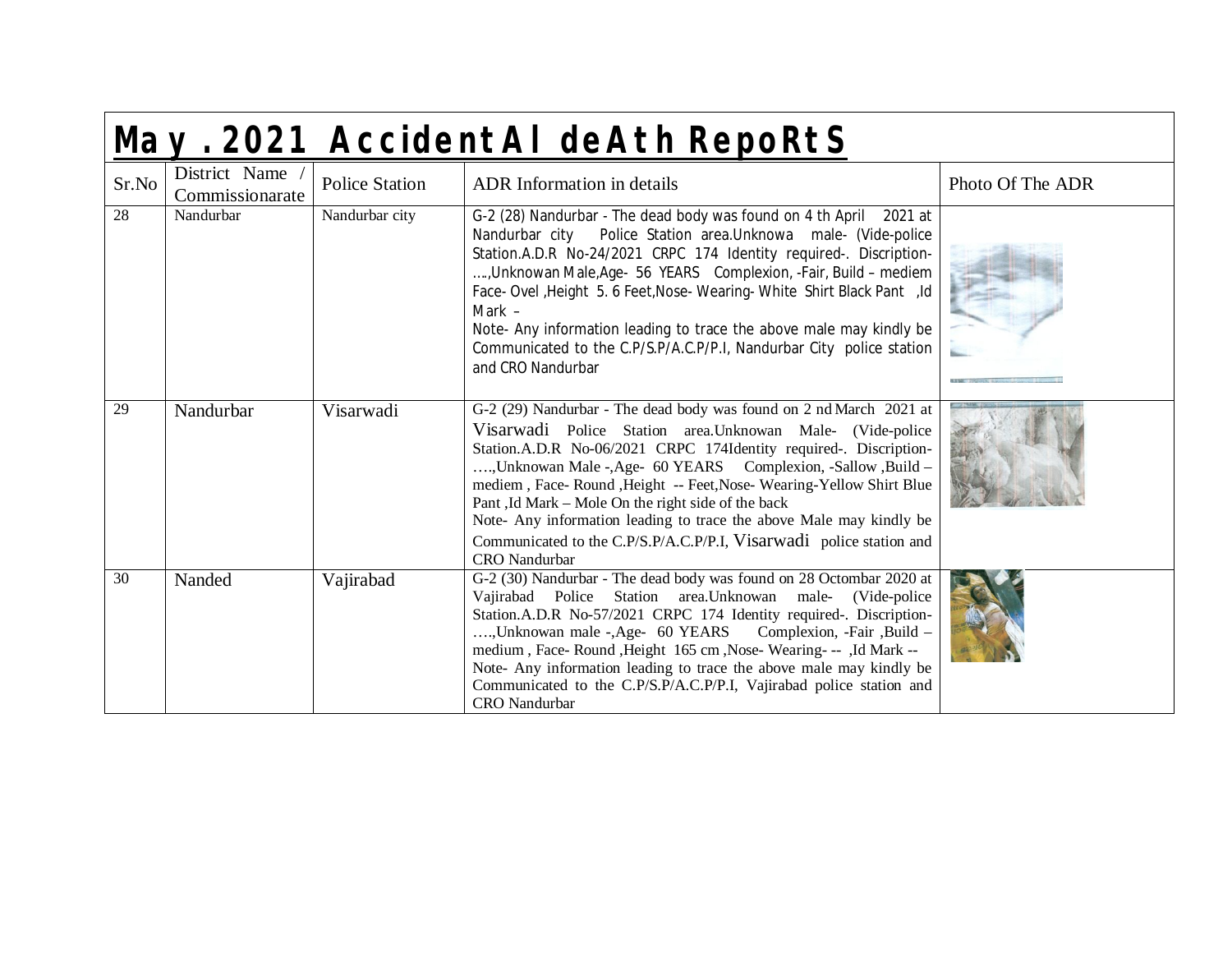|       | May. 2021 accidental death RepoRtS |                       |                                                                                                                                                                                                                                                                                                                                                                                                                                                                                                                                                                                                     |                  |  |  |  |
|-------|------------------------------------|-----------------------|-----------------------------------------------------------------------------------------------------------------------------------------------------------------------------------------------------------------------------------------------------------------------------------------------------------------------------------------------------------------------------------------------------------------------------------------------------------------------------------------------------------------------------------------------------------------------------------------------------|------------------|--|--|--|
| Sr.No | District Name<br>Commissionarate   | <b>Police Station</b> | <b>ADR</b> Information in details                                                                                                                                                                                                                                                                                                                                                                                                                                                                                                                                                                   | Photo Of The ADR |  |  |  |
| 31    | Bhandara                           | Dighori               | G-2 (31) Bhandara - The dead body was found on 27/12/2020 at Dighori<br>Police Station area. Unknowan male- (Vide-police Station. A.D.R No-<br>27/2020 CRPC 174 Identity required-. Discription- , Unknowan<br>Male, Age- 56 YEARS Complexion, -Fair, Build - mediem Face- Ovel<br>,Height 5. 2 Feet, Nose- Wearing- Black Jacket pink White Shirt Blue Full<br>Pant ,Id Mark -<br>Note- Any information leading to trace the above male may kindly be<br>Communicated to the C.P/S.P/A.C.P/P.I, Dighori police station and CRO<br>Bhandara                                                         |                  |  |  |  |
| 32    | Gondiya                            | Arjuni / Morgaon      | G-2 (32) Gondiya - The dead body was found on 2 nd March 2021 at<br>Arjuni / Morgaon Police Station area. Unknowan Female- (Vide-police<br>Station.A.D.R No-16/2021 CRPC 174Identity required-. Discription-<br>, Unknowan Female -, Age- 60 YEARS Complexion, -Sallow , Build<br>- mediem, Face-Round, Height --5 Feet4 inchs, Nose-Wearing-Green<br>Colour Sadi Red Blouse, Id Mark – Mole On the right side of the back<br>Note- Any information leading to trace the above female may kindly be<br>Communicated to the C.P/S.P/A.C.P/P.I, Arjuni / Morgaon<br>police<br>station and CRO Gondiya |                  |  |  |  |
| 33    | Pimpri<br>Chinchwad                | Chakan                | G-2 (33) Pimpri Chinchwad - The dead body was found on 02 April<br>2021 at Chakan Police Station area. Unknowan male- (Vide-police<br>Station.A.D.R No-96/2021 CRPC 174 Identity required-. Discription-<br>, Unknowan male (Bhaurao Devrao Gaikwad) -, Age- 35 YEARS<br>Complexion, -Fair ,Build - medium , Face- Round ,Height 165 cm<br>,Nose-Wearing- -- ,Id Mark --<br>Note- Any information leading to trace the above male may kindly be<br>Communicated to the C.P/S.P/A.C.P/P.I, Chakan police station and CRO<br>Pimpri Chinchwad                                                         |                  |  |  |  |

Г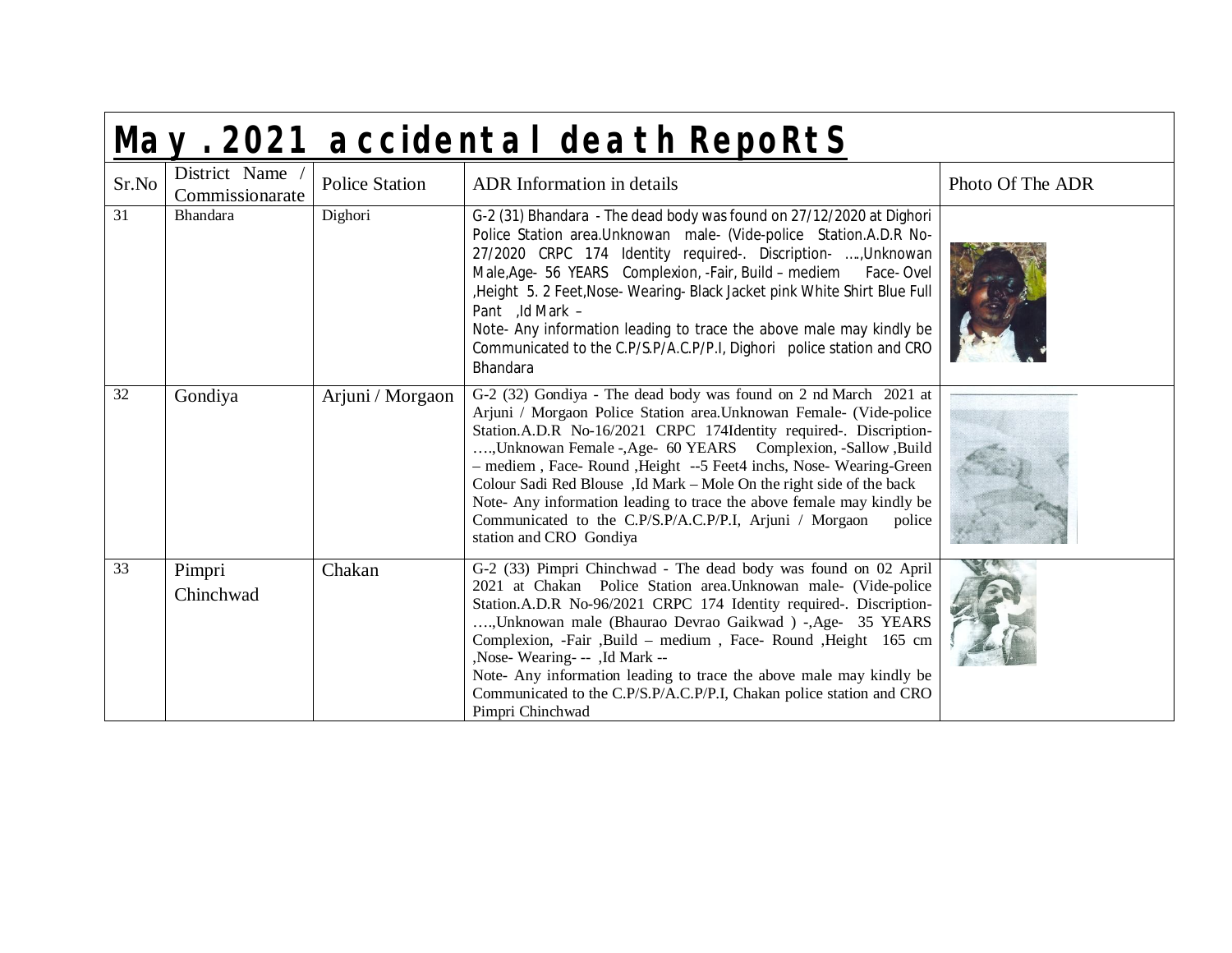|                 | May. 2021 accidental death RepoRtS |                       |                                                                                                                                                                                                                                                                                                                                                                                                                                                                                                                                                                                                                     |                  |  |  |
|-----------------|------------------------------------|-----------------------|---------------------------------------------------------------------------------------------------------------------------------------------------------------------------------------------------------------------------------------------------------------------------------------------------------------------------------------------------------------------------------------------------------------------------------------------------------------------------------------------------------------------------------------------------------------------------------------------------------------------|------------------|--|--|
| Sr.No           | District Name<br>Commissionarate   | <b>Police Station</b> | <b>ADR</b> Information in details                                                                                                                                                                                                                                                                                                                                                                                                                                                                                                                                                                                   | Photo Of The ADR |  |  |
| 34              | Navi Mumbai                        | Panvel                | G-2 (34) Bhandara - The dead body was found on 31Decembar 2020 at<br>Panvel Police Station area. Unknowan male- (Vide-police Station. A.D.R<br>No-154/2020 CRPC 174 Identity required-. Discription- , Unknowan<br>Male, Age- 40 YEARS Complexion, -Sallow, Build - mediem<br>Face-<br>Ovel , Height 5. 2 Feet, Nose- Wearing- Blue Jeans , Shirt with Black<br>Cheaks Desigen , Id Mark - On Righe Hand Wrist "S" Name Tattoo<br>And "Love Siymbol "<br>Note- Any information leading to trace the above male may kindly be<br>Communicated to the C.P/S.P/A.C.P/P.I, Panvel police station and CRO<br>Navi Mumbai |                  |  |  |
| $\overline{35}$ | Gondiya                            | Ramnagar              | G-2 (35) Gondiya - The dead body was found on 23 nd March 2021 at<br>Ramnagar Police Station area. Unknowan male- (Vide-police<br>Station.A.D.R No-05/2021 CRPC 174Identity required-. Discription-<br>, Unknowan male -, Age- 50 YEARS Complexion, -Sallow , Build -<br>mediem, Face-Round, Height -- 5 Feet 3 inchs, Nose-Wearing-Green<br>Colour Lower, Id Mark - Note-Any information leading to trace the<br>above female may kindly be Communicated to the C.P/S.P/A.C.P/P.I,<br>Ramnagar police station and CRO Gondiya                                                                                      |                  |  |  |
| 36              | Solapur City                       | Faujdar Chawadi       | G-2 (36) Solapur City - The dead body was found on $15^{\text{th}}$ Octombar 2020<br>at Faujdar Chawadi Police Station area. Unknowan male- (Vide-police<br>Station.A.D.R No-57/2021 CRPC 174 Identity required-. Discription-<br>,Unknowan male -,Age- 45 YEARS<br>Complexion, -Fair, Build -<br>medium, Face-Round, Height --cm, Nose-Wearing---, Id Mark --<br>Note- Any information leading to trace the above male may kindly be<br>Communicated to the C.P/S.P/A.C.P/P.I, Faujdar Chawadi police station<br>and CRO Solapur City                                                                              |                  |  |  |

 $\blacksquare$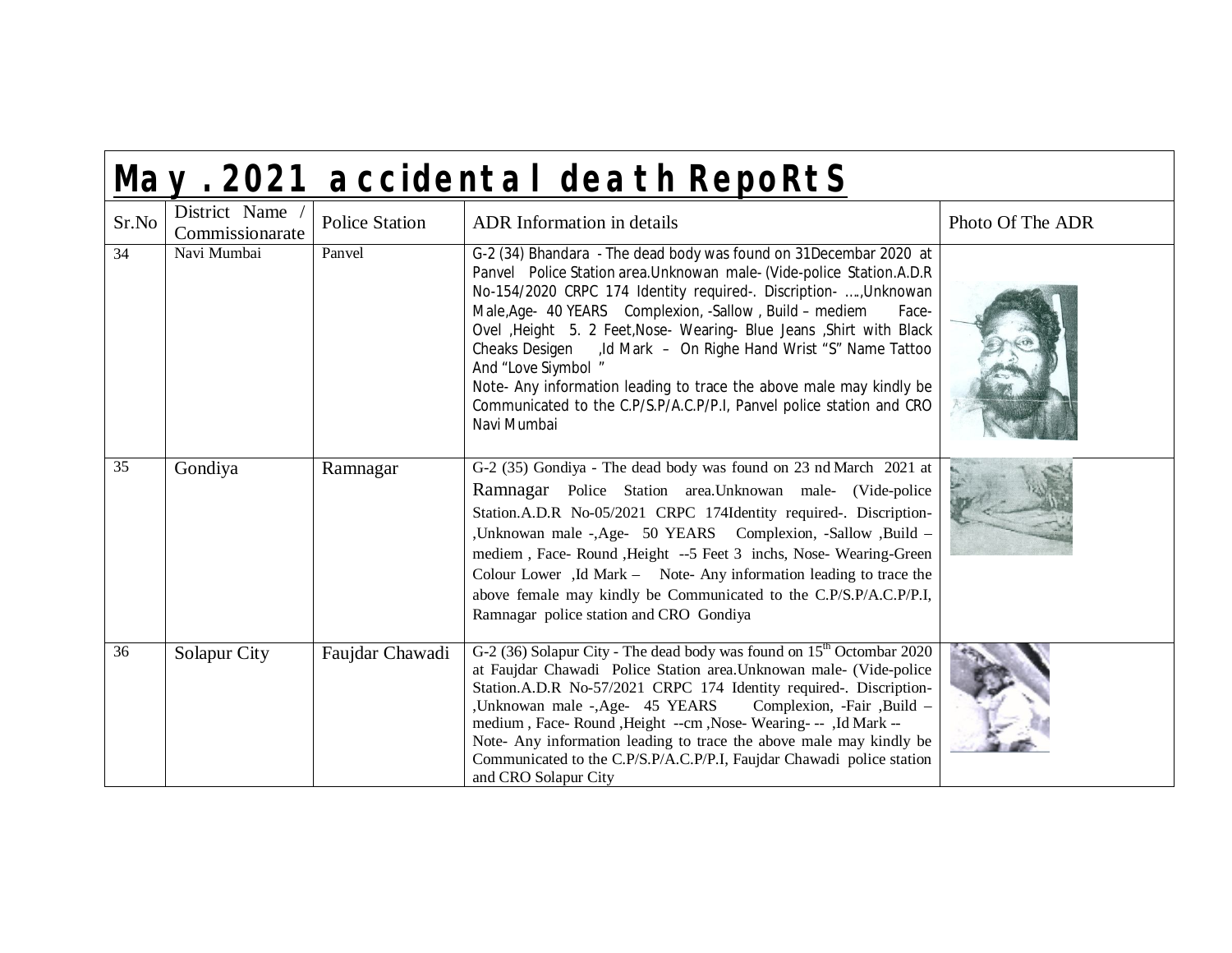|       |                                  |                              | May. 2021 accidental death RepoRtS                                                                                                                                                                                                                                                                                                                                                                                                                                                                                               |                  |
|-------|----------------------------------|------------------------------|----------------------------------------------------------------------------------------------------------------------------------------------------------------------------------------------------------------------------------------------------------------------------------------------------------------------------------------------------------------------------------------------------------------------------------------------------------------------------------------------------------------------------------|------------------|
| Sr.No | District Name<br>Commissionarate | <b>Police Station</b>        | <b>ADR</b> Information in details                                                                                                                                                                                                                                                                                                                                                                                                                                                                                                | Photo Of The ADR |
| 37    | Solapur City                     | Foujdar Chawadi              | G-2 (37) Solapur City - The dead body was found on 15May 2021 at<br>Foujdar Chawadi  Police Station area. Unknowan  male- (Vide-police<br>Station.A.D.R No-154/2020 CRPC 174 Identity required-. Discription-<br>, Unknowan Male, Age- 45 YEARS Complexion, -Sallow, Build -<br>Face- Ovel , Height 5. 2 Feet, Nose- Thik , Wearing- , Id Mark<br>mediem<br>Note- Any information leading to trace the above male may kindly be<br>Communicated to the C.P/S.P/A.C.P/P.I, Foujdar Chawadi police station<br>and CRO Solapur City |                  |
| 38    | Solapur city                     | Jailroad<br>Police<br>Staion | G-2 (38) Solapur City - The dead body was found on 20/05/2021 at<br>Jailroad Police Staion area, Unknown Male - vide police station<br>A.D.No.28/2021 CRPC 174 ,Identity required -description - Unknown<br>Male, age- 60-65 years, complexion-, Build -, Face-, Height-, Nose-,<br>Wearing - , Id Mark-<br>Note- Any information leading to trace the above male may kindly be<br>communicate to CP/ACP/PI Jailroad Police Staion, CRO Solapur city                                                                             |                  |
| 39    | Solapur city                     | Jailroad<br>Police<br>Staion | G-2 (39) Solapur City - The dead body was found on 26/05/2021 at<br>Jailroad Police Staion area Unknown Male - vide police station<br>A.D.No.29/2021 CRPC 174 Identity required -description - Unknown<br>Male, age- 50 years, complexion-, Build -, Face-, Height-, Nose-,<br>Wearing - , Id Mark-<br>Note- Any information leading to trace the above male may kindly be<br>communicate to CP/ACP/PI Jailroad Police Staion, CRO Solapur city                                                                                  |                  |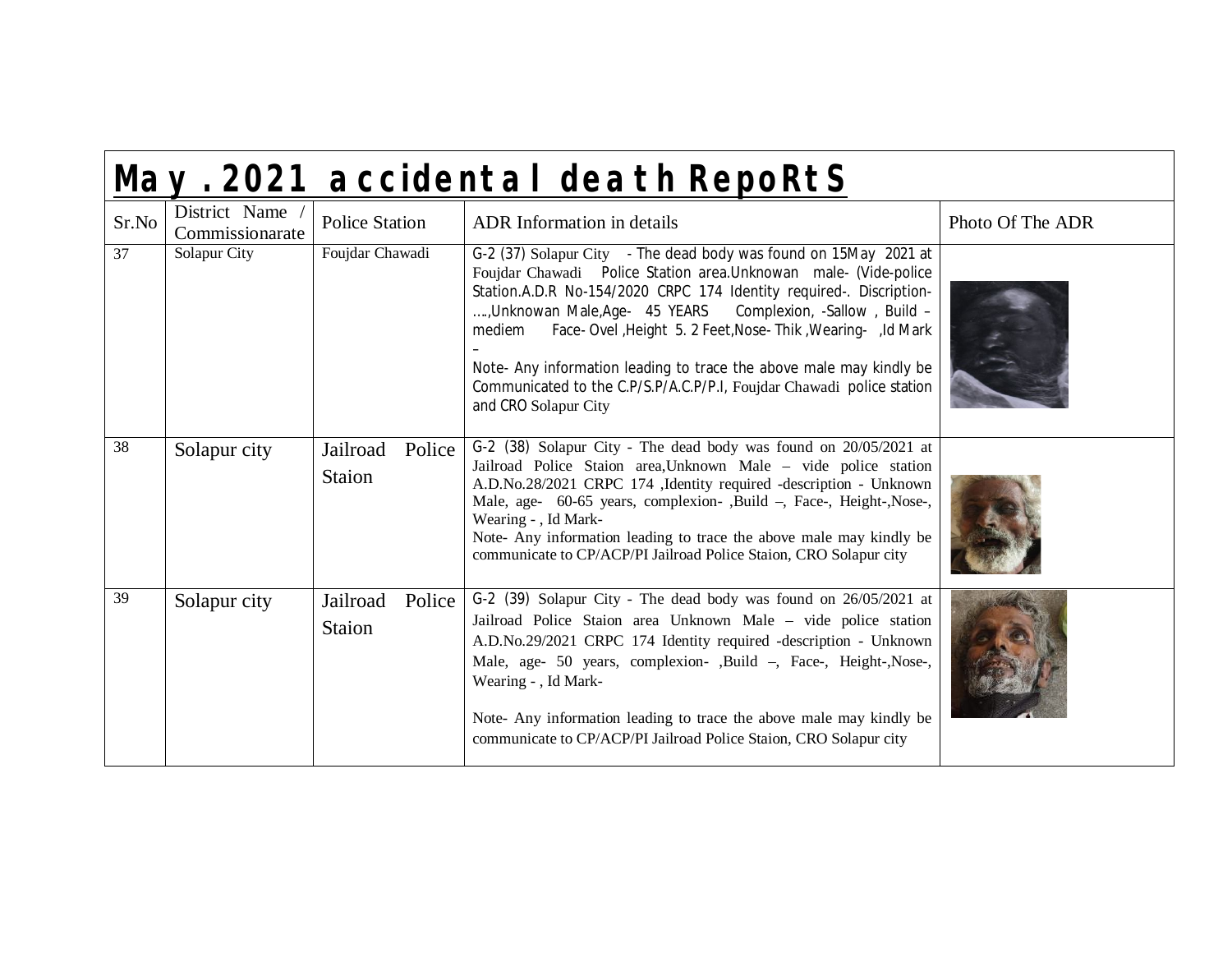|       | May. 2021 accidental death RepoRtS |                                  |                                                                                                                                                                                                                                                                                                                                                                                                                                                                                                   |                  |  |
|-------|------------------------------------|----------------------------------|---------------------------------------------------------------------------------------------------------------------------------------------------------------------------------------------------------------------------------------------------------------------------------------------------------------------------------------------------------------------------------------------------------------------------------------------------------------------------------------------------|------------------|--|
| Sr.No | District Name<br>Commissionarate   | <b>Police Station</b>            | <b>ADR</b> Information in details                                                                                                                                                                                                                                                                                                                                                                                                                                                                 | Photo Of The ADR |  |
| 40    | Solapur city                       | Sadar<br>bazar<br>police station | G-2 (40) Solapur City-The dead body was found on 22/05/2021 at Sadar<br>Bazar<br>Police<br><b>Station</b><br>Area<br>Unknown - Female (vide-Police Station A.D. No-53/2021 CRPC 174)<br>Identity required- Discription-Unlnown Female- Age 50 Yrs,<br>Complexion-sallow, Build -Slim, Face-Oval, Height-5 feet 00 inch, Nose-<br>straight, blue clour Maxy, Id Mark-<br>Note - Any information leading to trace the above Male may Kindly be<br>communicate to th CP Solapur and CRO Solapur City |                  |  |
| 41    | Solapur city                       | Sadar<br>bazar<br>police station | G-2 (41) Solapur City-The dead body was found on 25/05 2021 at Sadar<br>Bazar Police Station Area Unknown Male- (vide-Police Station A.D.<br>No-57/2021 CRPC 174) Identity required- Discription-Unlnown Male-<br>Age 40-45 Yrs,<br>Complexion-sallow, Build -Slim, Face-Oval, Height-5<br>feet 1 inch, Nose- straight, White Colour Shirt & Pant, Id Mark-<br>Note - Any information leading to trace the above Male may Kindly be<br>communicated to th CP Solapur and CRO Solapur City.        |                  |  |
| 42    | Solapur City                       | VijapurNaka PS                   | G-2 (42) Solapur City- The dead body Was Found on 27/05/21 at<br>Vijapur naka police Station area Unknown (Vide Police Station AD No<br>60/2021, CRPC 174 ) Identity Required -Discription Age -48 Years,<br>Complexion - Built - Slim, Face - Oval, Height -- Feet - Inches, Nose<br>Stright, Wearing --.<br>Note-Any information leading to trace the above male may kindly be<br>communicate to CP/ACP/PI Vijapur naka police Staion, CRO Solapur<br>city.                                     |                  |  |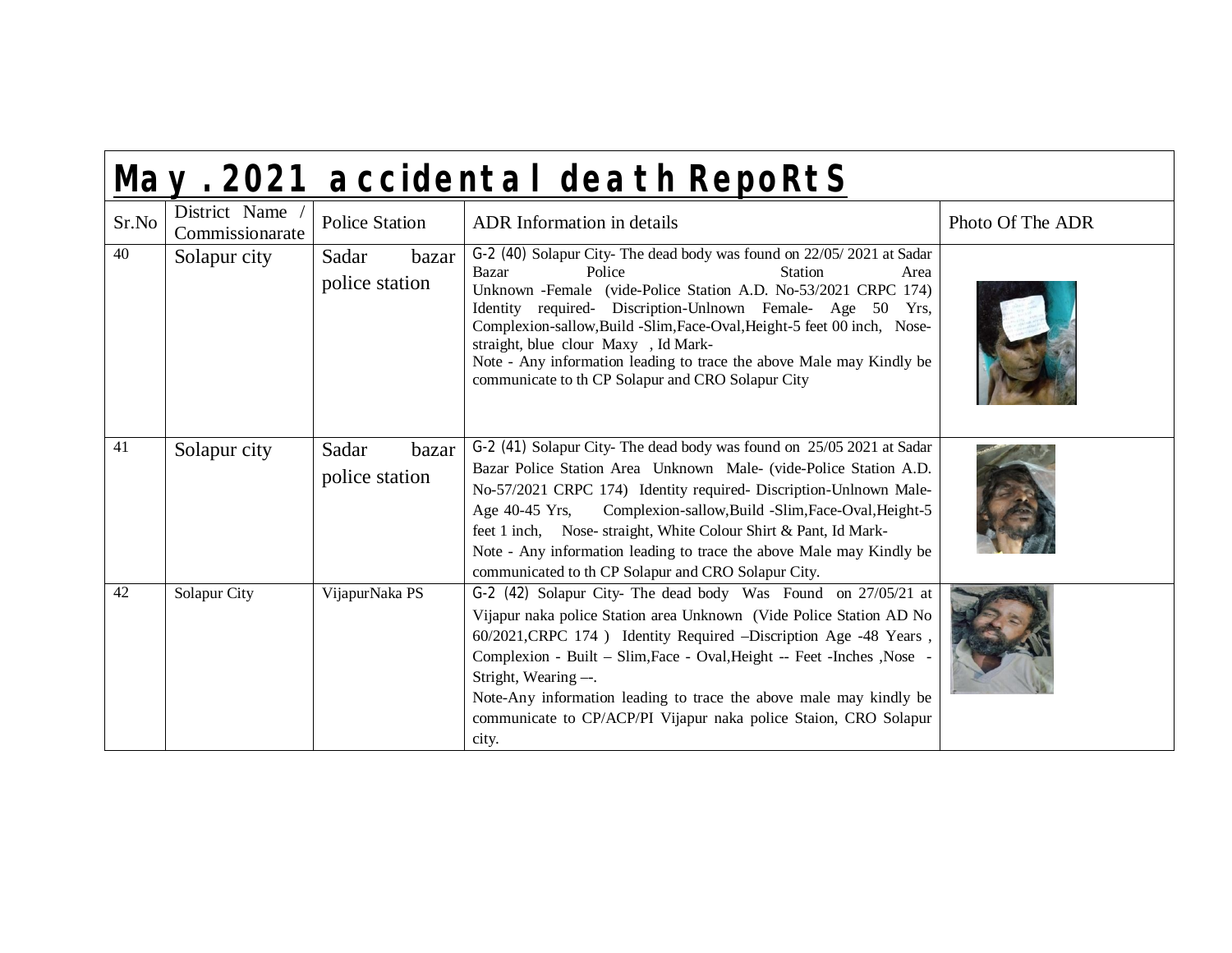|  | May. 2021 accidental death RepoRtS |  |
|--|------------------------------------|--|
|  |                                    |  |

| Sr.No | District Name<br>Commissionarate | Police Station                          | <b>ADR</b> Information in details                                                                                                                                                                                                                                                                                                                                                                                                                                               | Photo Of The ADR |
|-------|----------------------------------|-----------------------------------------|---------------------------------------------------------------------------------------------------------------------------------------------------------------------------------------------------------------------------------------------------------------------------------------------------------------------------------------------------------------------------------------------------------------------------------------------------------------------------------|------------------|
| 43    | Solapur City                     | <b>MIDC</b> Police Station              | G-2 (43) Solapur City - The Dead Body Was Found on 14/05/2021 at<br>MIDC Police Staion area Unknown Male - vide police station<br>A.D.No.50/2021 CRPC 174 Identity required -description - Unknown<br>Male, age- 55 years, complexion-Sallow , Build -Slim, Face-, Height-5<br>Feet 5 inches, Nose-, Wearing -, ID Mark-, Covid-19+ve.<br>Note- Any information leading to trace the above male may kindly be<br>communicated to CP/ACP/PI MIDC Police Staion CRO Solapur city. |                  |
| 44    | Solapur City                     | <b>MIDC</b><br>Police<br><b>Station</b> | G-2 (44) Solapur City - The Dead Body Was Found on 22/05/2021 at<br>MIDC Police Staion area Unknown Female - vide police station<br>A.D.No.54/2021 CRPC 174 Identity required -description - Unknown<br>Female, age- 50 years, complexion-Sallow , Build -Slim, Face-Round,<br>Height-5 Feet 2 inches, Nose-, Wearing -, ID Mark-.<br>Note- Any information leading to trace the above male may kindly be<br>communicate to CP/ACP/PI MIDC Police Staion CRO Solapur city.      |                  |
| 45    | Sangali                          | Miraj                                   | G-2 (45) Sangali- The Dead Body Was Found on 09/04/2021 at Miraj<br>Police Staion area Unknown Female – vide police station<br>A.D.No.14/2021 CRPC 174 Identity required -description - Unknown<br>Female, age- 50 years, complexion-, Build -, Face-, Height-Feet<br>inches, Nose-, Wearing -, ID Mark-.<br>Note- Any information leading to trace the above male may kindly be<br>communicate to CP/ACP/PI Miraj Staion CRO sangali.                                          |                  |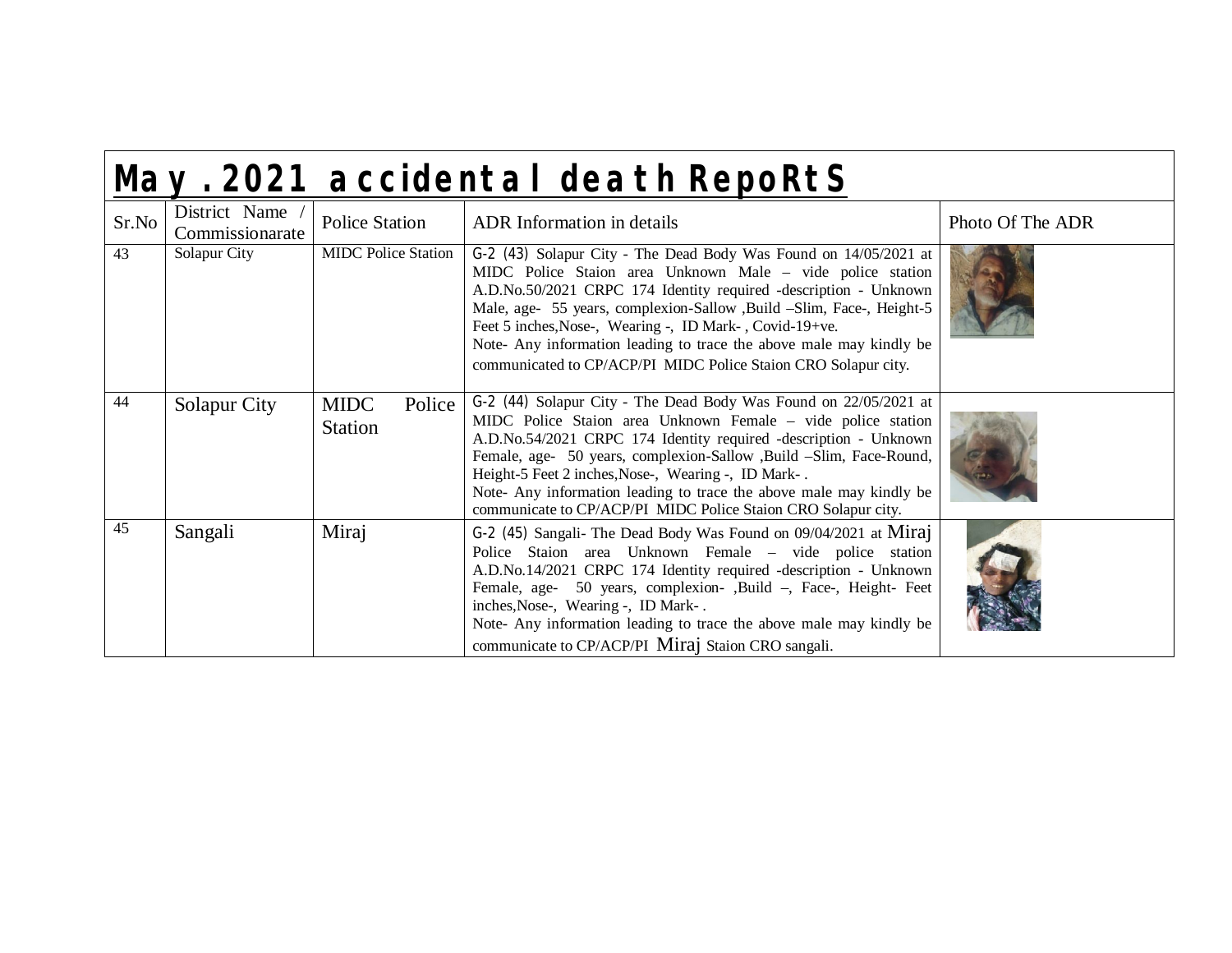|       |                                  |                       | May. 2021 accidental death RepoRtS                                                                                                                                                                                                                                                                                                                                                                                                               |                  |
|-------|----------------------------------|-----------------------|--------------------------------------------------------------------------------------------------------------------------------------------------------------------------------------------------------------------------------------------------------------------------------------------------------------------------------------------------------------------------------------------------------------------------------------------------|------------------|
| Sr.No | District Name<br>Commissionarate | <b>Police Station</b> | <b>ADR</b> Information in details                                                                                                                                                                                                                                                                                                                                                                                                                | Photo Of The ADR |
| 46    | Sangali                          | Miraj                 | G-2 (46) Sangali- The Dead Body Was Found on 01/04/2021 at Miraj<br>Police Staion area Unknown Female – vide police station<br>A.D.No.44/2021 CRPC 174 Identity required -description - Unknown<br>Female, age- 65 years, complexion-, Build -, Face-, Height- Feet<br>inches, Nose-, Wearing -, ID Mark-.<br>Note- Any information leading to trace the above male may kindly be<br>communicate to CP/ACP/PI Miraj Staion CRO sangali.          |                  |
| 47    | Sangali                          | Tasgaon               | G-2 (47) Sangali- The Dead Body Was Found on 01/04/2021 at Tasgaon<br>Police Staion area Unknown male – vide police station A.D.No.44/2021<br>CRPC 174 Identity required -description - Unknown male, age- 65<br>years, complexion-, Build -, Face-, Height-Feet inches, Nose-, Wearing<br>$-L$ , ID Mark $-L$ .<br>Note- Any information leading to trace the above male may kindly be<br>communicate to CP/ACP/PI Miraj Staion CRO sangali.    |                  |
| 48    | Sangali                          | Sangali City          | G-2 (48) Sangali- The Dead Body Was Found on 25/04/2021 at Sangali<br>City Police Staion area Unknown male – vide police station<br>A.D.No.56/2021 CRPC 174 Identity required -description - Unknown<br>male, age- 40 years, complexion-, Build -, Face-, Height-Feet<br>inches, Nose-, Wearing -, ID Mark-.<br>Note- Any information leading to trace the above male may kindly be<br>communicate to CP/ACP/PI Sangali City Staion CRO sangali. |                  |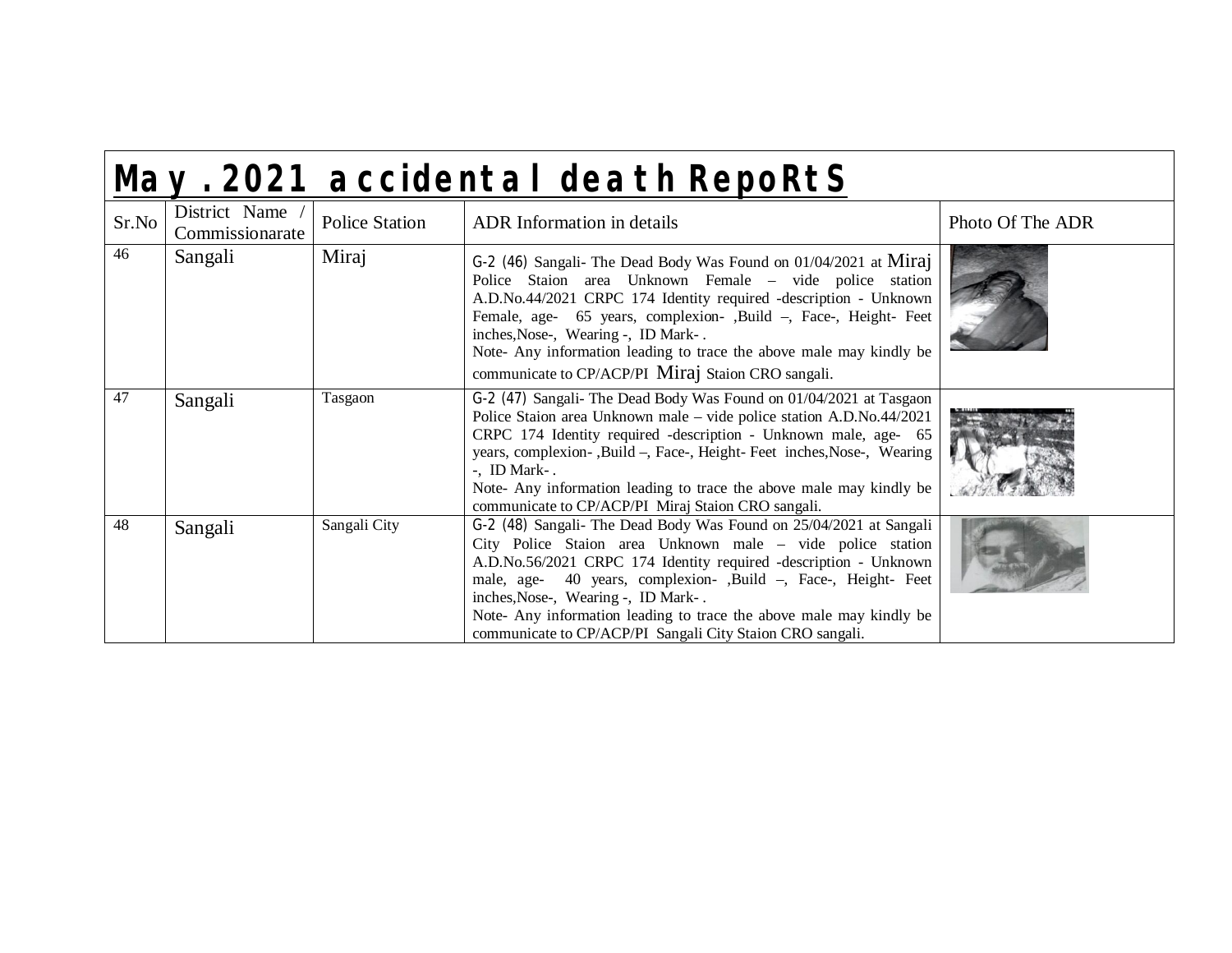| May. 2021 accidental death RepoRtS |  |
|------------------------------------|--|
|                                    |  |

| Sr.No | District Name<br>Commissionarate | Police Station | <b>ADR</b> Information in details                                                                                                                                                                                                                                                                                                                                                                                                                                     | Photo Of The ADR |
|-------|----------------------------------|----------------|-----------------------------------------------------------------------------------------------------------------------------------------------------------------------------------------------------------------------------------------------------------------------------------------------------------------------------------------------------------------------------------------------------------------------------------------------------------------------|------------------|
| 49    | Sangali                          | Sangali City   | G-2 (49) Sangali- The Dead Body Was Found on 16/04/2021 at Sangali<br>City Police Staion area Unknown Female – vide police station<br>A.D.No.44/2021 CRPC 174 Identity required -description - Unknown<br>Female, age- 40 years, complexion-, Build -, Face-, Height-Feet<br>inches, Nose-, Wearing -, ID Mark-.<br>Note- Any information leading to trace the above male may kindly be<br>communicate to CP/ACP/PI Sangali City Staion CRO sangali.                  |                  |
| 50    | Sangali                          | Sangali City   | G-2 (50) Sangali- The Dead Body Was Found on 13/04/2021 at Sangali<br>City Police Staion area Unknown male - Prashant Govind Sing vide<br>police station A.D.No.44/2021 CRPC 174 Identity required -description -<br>Unknown male, age- 35 years, complexion-, Build –, Face-, Height-Feet<br>inches, Nose-, Wearing -, ID Mark-.<br>Note- Any information leading to trace the above male may kindly be<br>communicate to CP/ACP/PI Sangali City Staion CRO sangali. |                  |
| 51    | Sangali                          | Sangali City   | G-2 (51) Sangali- The Dead Body Was Found on 28/04/2021 at Sangali<br>City Police Staion area Unknown male – vide police station<br>A.D.No.14/2021 CRPC 174 Identity required -description - Unknown<br>male, age- 65 years, complexion-, Build -, Face-, Height- 5Feet<br>2inches, Nose-, Wearing -, ID Mark-.<br>Note- Any information leading to trace the above male may kindly be<br>communicate to CP/ACP/PI Sangali City Staion CRO sangali.                   |                  |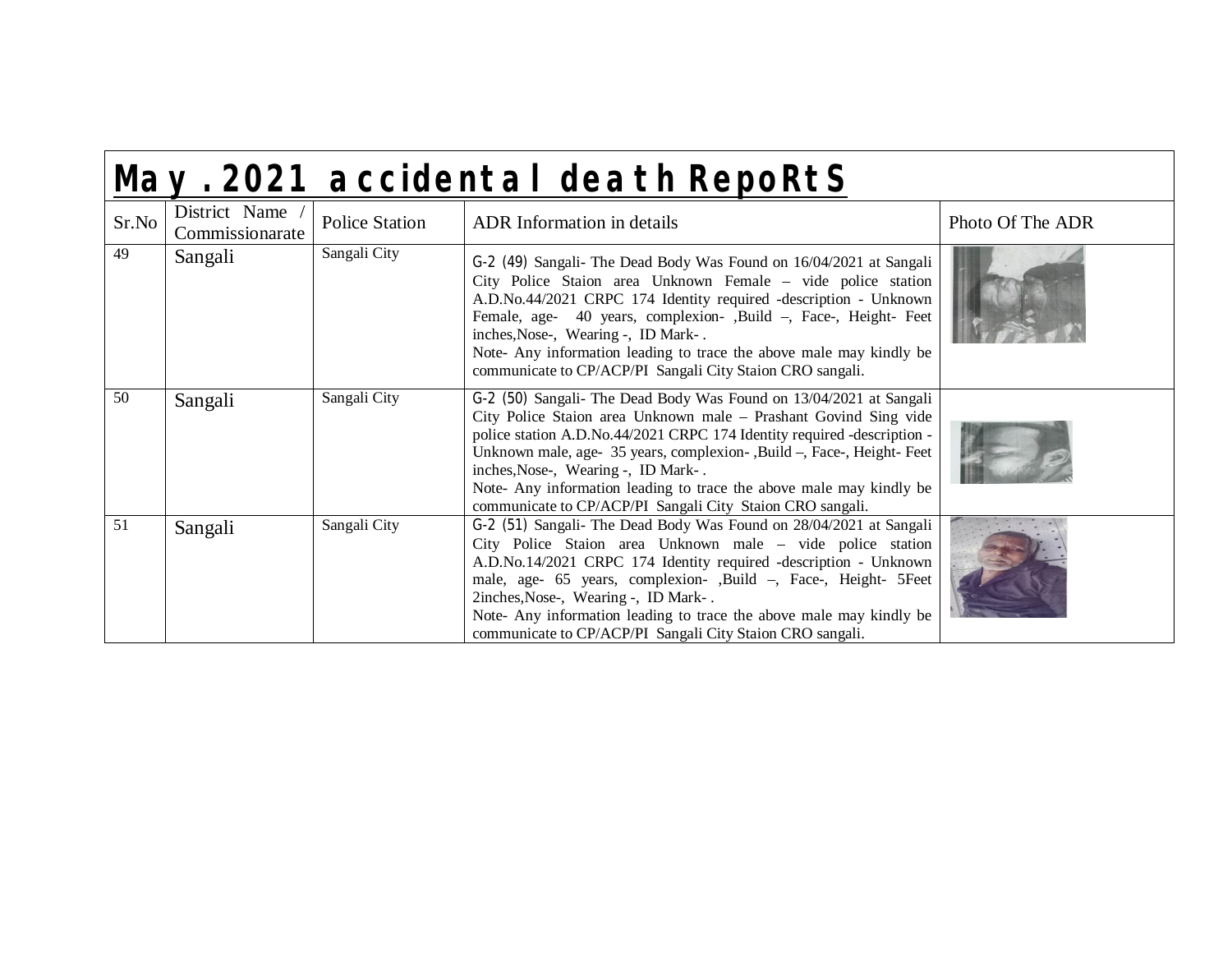|  | May. 2021 accidental death RepoRtS |  |
|--|------------------------------------|--|
|  |                                    |  |

| Sr.No | District Name<br>Commissionarate | <b>Police Station</b>       | <b>ADR</b> Information in details                                                                                                                                                                                                                                                                                                                                                                                                                                                               | Photo Of The ADR |
|-------|----------------------------------|-----------------------------|-------------------------------------------------------------------------------------------------------------------------------------------------------------------------------------------------------------------------------------------------------------------------------------------------------------------------------------------------------------------------------------------------------------------------------------------------------------------------------------------------|------------------|
| 52    | Sangali                          | Mahatma<br>Gandhi<br>Chowck | G-2 (52) Sangali- The Dead Body Was Found on 16/04/2021 at Mahatma<br>Gandhi Chowck Police Staion area Unknown male – vide police station<br>A.D.No.10/2021 CRPC 174 Identity required -description - Unknown<br>male, age- 40 years, complexion-, Build -, Face-, Height- 5Feet 3<br>inches, Nose-, Wearing -, ID Mark-.<br>Note- Any information leading to trace the above male may kindly be<br>communicate to CP/ACP/PI Sangali City Staion CRO sangali.                                   |                  |
| 53    | Sangali                          | Mahatma<br>Gandhi<br>Chowck | G-2 (53) Sangali- The Dead Body Was Found on 13/04/2021 at Mahatma<br>Gandhi Chowck City Police Staion area Unknown male - Prashant<br>Govind Sing vide police station A.D.No.44/2021 CRPC 174 Identity<br>required -description - Unknown male, age- 65 years, complexion-, Build<br>-, Face-, Height-Feet inches, Nose-, Wearing -, ID Mark-.<br>Note- Any information leading to trace the above male may kindly be<br>communicate to CP/ACP/PI Mahatma Gandhi Chowck Staion CRO<br>sangali. |                  |
| 54    | Sangali                          | Mahatma<br>Gandhi<br>Chowck | G-2 (54) Sangali- The Dead Body Was Found on 02/04/2021 at Mahatma<br>Gandhi Chowck Police Staion area Unknown male – vide police station<br>A.D.No.14/2021 CRPC 174 Identity required -description - Unknown<br>male, age- 65 years, complexion-, Build -, Face-, Height- 5Feet<br>2inches, Nose-, Wearing -, ID Mark-.<br>Note- Any information leading to trace the above male may kindly be<br>communicate to CP/ACP/PI Mahatma Gandhi Chowck Staion CRO<br>sangali.                        |                  |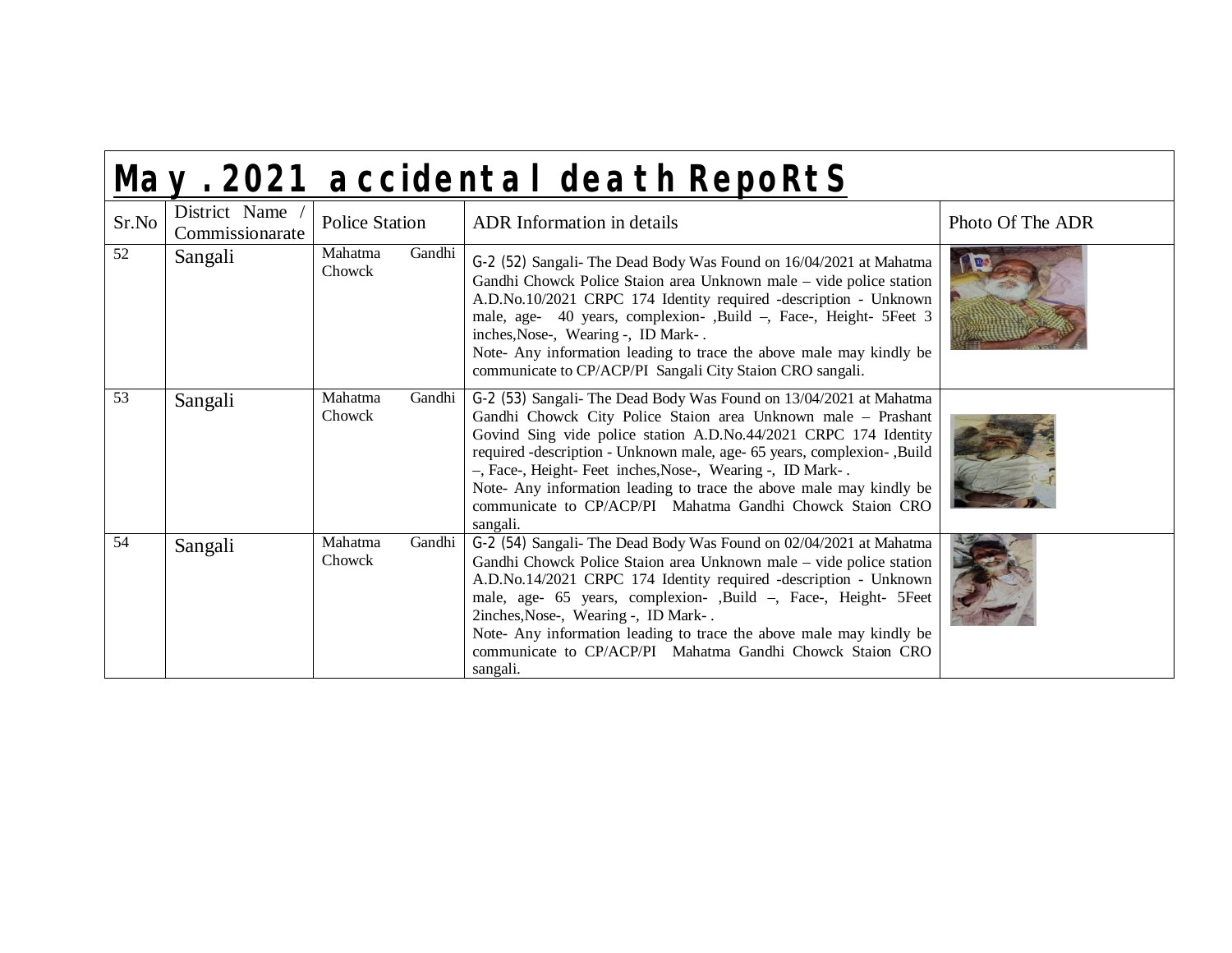|--|

| Sr.No | District Name<br>Commissionarate | <b>Police Station</b>       | <b>ADR</b> Information in details                                                                                                                                                                                                                                                                                                                                                                                                                                                                           | Photo Of The ADR |
|-------|----------------------------------|-----------------------------|-------------------------------------------------------------------------------------------------------------------------------------------------------------------------------------------------------------------------------------------------------------------------------------------------------------------------------------------------------------------------------------------------------------------------------------------------------------------------------------------------------------|------------------|
| 55    | Sangali                          | Mahatma<br>Gandhi<br>Chowck | G-2 (55) Sangali- The Dead Body Was Found on 11/04/2021 at Mahatma<br>Gandhi Chowck Police Staion area Unknown male – vide police station<br>A.D.No.43/2021 CRPC 174 Identity required -description - Unknown<br>male, age- 40 years, complexion-, Build -, Face-, Height- 5Feet 3<br>inches, Nose-, Wearing -, ID Mark-.<br>Note- Any information leading to trace the above male may kindly be<br>communicate to CP/ACP/PI Sangali City Staion CRO sangali.                                               |                  |
| 56    | Gondiya                          | Rawanwadi                   | G-2 (56) Gondiya- The Dead Body Was Found on 13/04/2021 at<br>Rawnwadi Police Staion area Unknown male - Prashant Govind Sing<br>vide police station A.D.No.44/2021 CRPC 174 Identity required -<br>description - Unknown male, age- 65 years, complexion-, Build -, Face-,<br>Height-Feet inches, Nose-, Wearing -, ID Mark-.<br>Note- Any information leading to trace the above male may kindly be<br>communicate to CP/ACP/PI Rawanwadi Staion CRO Gondiya.                                             |                  |
| 57    | Pune City                        | Faraskhana                  | G-2 (57) Pune City- The Dead Body Was Found on 28/07/2021 at<br>Faraskhana Police Staion area Unknown male – vide police station<br>A.D.No.72/2021 CRPC 174 Identity required -description - Unknown<br>male, age- 45 years, complexion-Sallow ,Build - Slim, Face-, Height-<br>5Feet 2inches, Nose- Big, Wearing -, ID Mark-On Left Hand Wrist<br>P.PAHLU Name Tattoo.<br>Note- Any information leading to trace the above male may kindly be<br>communicate to CP/ACP/PI Faraskhana Staion CRO Pune City. |                  |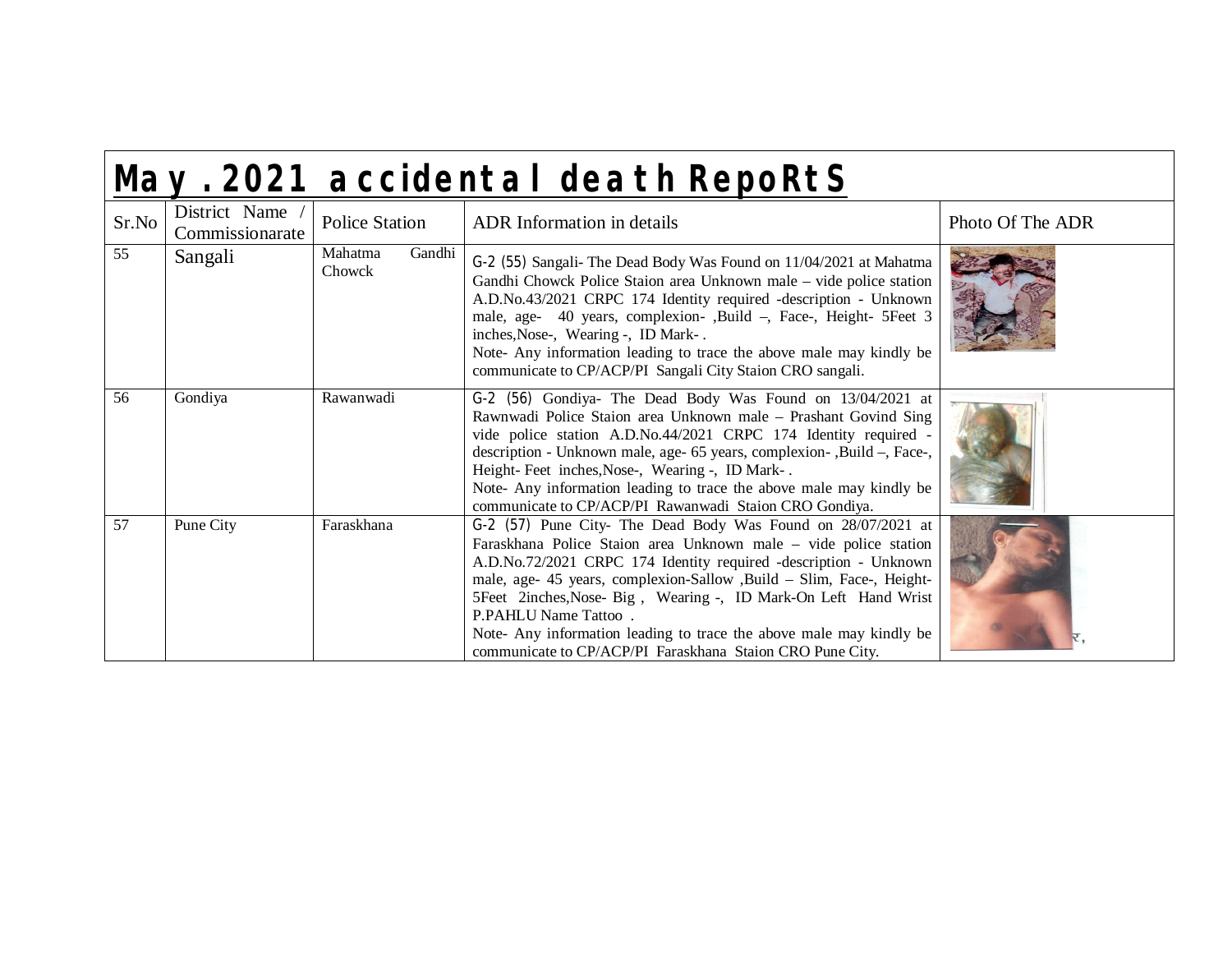|  | May. 2021 accidental death RepoRtS |  |
|--|------------------------------------|--|
|  |                                    |  |

| Sr.No | District Name<br>Commissionarate | <b>Police Station</b>            | <b>ADR</b> Information in details                                                                                                                                                                                                                                                                                                                                                                                                                                                                                                                                                                                                                                                                                                 | Photo Of The ADR |
|-------|----------------------------------|----------------------------------|-----------------------------------------------------------------------------------------------------------------------------------------------------------------------------------------------------------------------------------------------------------------------------------------------------------------------------------------------------------------------------------------------------------------------------------------------------------------------------------------------------------------------------------------------------------------------------------------------------------------------------------------------------------------------------------------------------------------------------------|------------------|
| 58    | Sangali                          | Mahatma<br>Gandhi<br>Chowck      | G-2 (58) Sangali- The Dead Body Was Found on 11/04/2021 at Mahatma<br>Gandhi Chowck Police Staion area Unknown male - vide police station<br>A.D.No.37/2021 CRPC 174 Identity required -description - Unknown<br>male -Sanjay Kagwade age- 60 years, complexion- Sallow , Build -,<br>Face-, Height- 5Feet 4 inches, Nose-, Wearing -, ID Mark-.<br>Note- Any information leading to trace the above male may kindly be<br>communicate to CP/ACP/PI Mahatma Gandhi Chowck Staion CRO<br>sangali.                                                                                                                                                                                                                                  |                  |
| 59    | Pune Railway                     | Pune<br>Raiway<br>police station | G-2 (59) Pune Railway Police station : - The dead body was found on 3<br>rd November 2020 at Pune Railway Police station area. Unknown Male:<br>(Vide Police station A.D. No.175/2020 under section 174 Cr.P.C.)<br>Identity required – Description – Unknown male, Age – $65$ yrs.<br>Complexion – whitish. Built – fat. Face – ovel. Height – 5 feet 4 inches.<br>Nose – snub, Hair- Black and white, small Moustache and beard – small<br>Wearing- light green full sweater, white gray round neck T shirt, blue<br>red stripes underwear, black color full pant<br>Note: - Any information leading to trace the above Male may kindly<br>be communicated to the S.P/P.I. Pune Railway Police Pstn and C.R.O.<br>Pune Railway. |                  |
| 60    | Pune Railway                     | Pune Raiway police<br>station    | G-2 (60) Pune Railway Police station : - The dead body was found on<br>27th November 2020 at Pune Railway Police station area. Unknown<br>Male: (Vide Police station A.D. No.192/2020 under section 174<br>$Cr.P.C.$ ) Identity required – Description – Unknown male, Age – 70 yrs.<br>Complexion – whitish. Built – Slim. Face – $long$ . Height – 5 feet 4<br>inches. Nose - straight Hair- white small, Moustache and Beard-Long<br>Black and white <b>Wearing</b> – blue color shirt on it yellow quartat, gray<br>color full pant<br>Note: - Any information leading to trace the above Male may kindly be<br>communicated to the S.P/P.I. Pune Railway Police Pstn and C.R.O. Pune<br>Railway.                             |                  |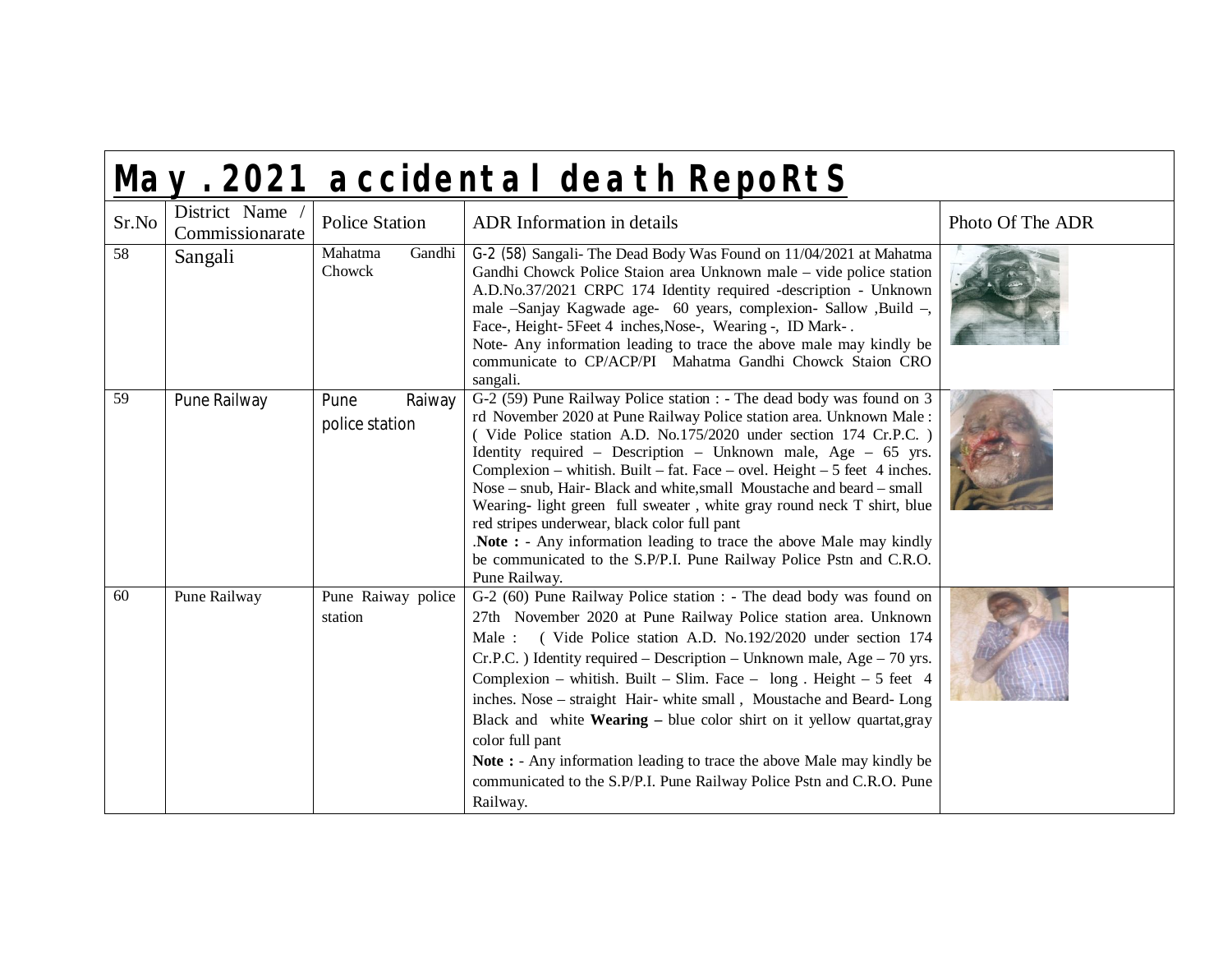| May. 2021 accidental death RepoRtS |                                  |                                  |                                                                                                                                                                                                                                                                                                                                                                                                                                                                                                                                                                                                                                                                                                       |                  |  |
|------------------------------------|----------------------------------|----------------------------------|-------------------------------------------------------------------------------------------------------------------------------------------------------------------------------------------------------------------------------------------------------------------------------------------------------------------------------------------------------------------------------------------------------------------------------------------------------------------------------------------------------------------------------------------------------------------------------------------------------------------------------------------------------------------------------------------------------|------------------|--|
| Sr.No                              | District Name<br>Commissionarate | <b>Police Station</b>            | ADR Information in details                                                                                                                                                                                                                                                                                                                                                                                                                                                                                                                                                                                                                                                                            | Photo Of The ADR |  |
| 64                                 | Pune Railway                     | Pune Raiway police<br>station    | G-2 (64) Pune Railway Police station : - The dead body was found on 07<br>January 2020 at Pune Railway Police station area. Unknown Female :<br>Vide Police station A.D. No.14/2020 under section 174 Cr.P.C. ) Identity<br>required – Description – Unknown male, Age – 55 yrs. Complexion –<br>Whitish. Built – Slim. Face – ovel . Height – 5 feet 6 inches. Nose –<br>straight Hair-black long , Beard- black long<br>Wearing - Black and white full swetar and khaki color full shirtblack full<br>pant with haggies white color.<br>Note : - Any information leading to trace the above Male may kindly be<br>communicated to the S.P/P.I. Pune Railway Police Pstn and C.R.O. Pune<br>Railway. |                  |  |
| 65                                 | Pune Railway                     | Pune Raiway police<br>station    | G-2 (65) Pune Railway Police station : - The dead body was found on 03<br>Decembar 2020 at Pune Railway Police station area. Unknown Female :<br>(Vide Police station A.D. No.194/2020 under section 174 Cr.P.C.)<br>Identity required – Description – Unknown male, Age – $25$ yrs.<br>Complexion – Whitish. Built – Slim. Face – ovel . Height – 5 feet 5<br>inches. Nose – straight Hair-black long , Beard- black small, Wearing –.<br>Note : - Any information leading to trace the above Male may kindly be<br>communicated to the S.P/P.I. Pune Railway Police Pstn and C.R.O. Pune<br>Railway.                                                                                                |                  |  |
| 66                                 | Pune Railway                     | Raiway<br>Pune<br>police station | G-2 (66) Pune Railway Police station : - The dead body was found<br>on 12 march 2021 at Pune Railway Police station area. Unknown<br>male : (Vide Police station A.D. No.28/2021 under section 174<br>Cr.P.C. ) Identity required – Description – Unknown male, Age –<br>45 yrs. Complexion – Whitish. Built – Slim. Face – long. Height<br>- 5 feet 2 inches. Nose - straight Hair-black long, Beard-black<br>long, wearing – Blue t shirt chocklety full pant.<br>Note : - Any information leading to trace the above Male may<br>kindly be communicated to the S.P/P.I. Pune Railway Police Pstn<br>and C.R.O. Pune Railway.                                                                       |                  |  |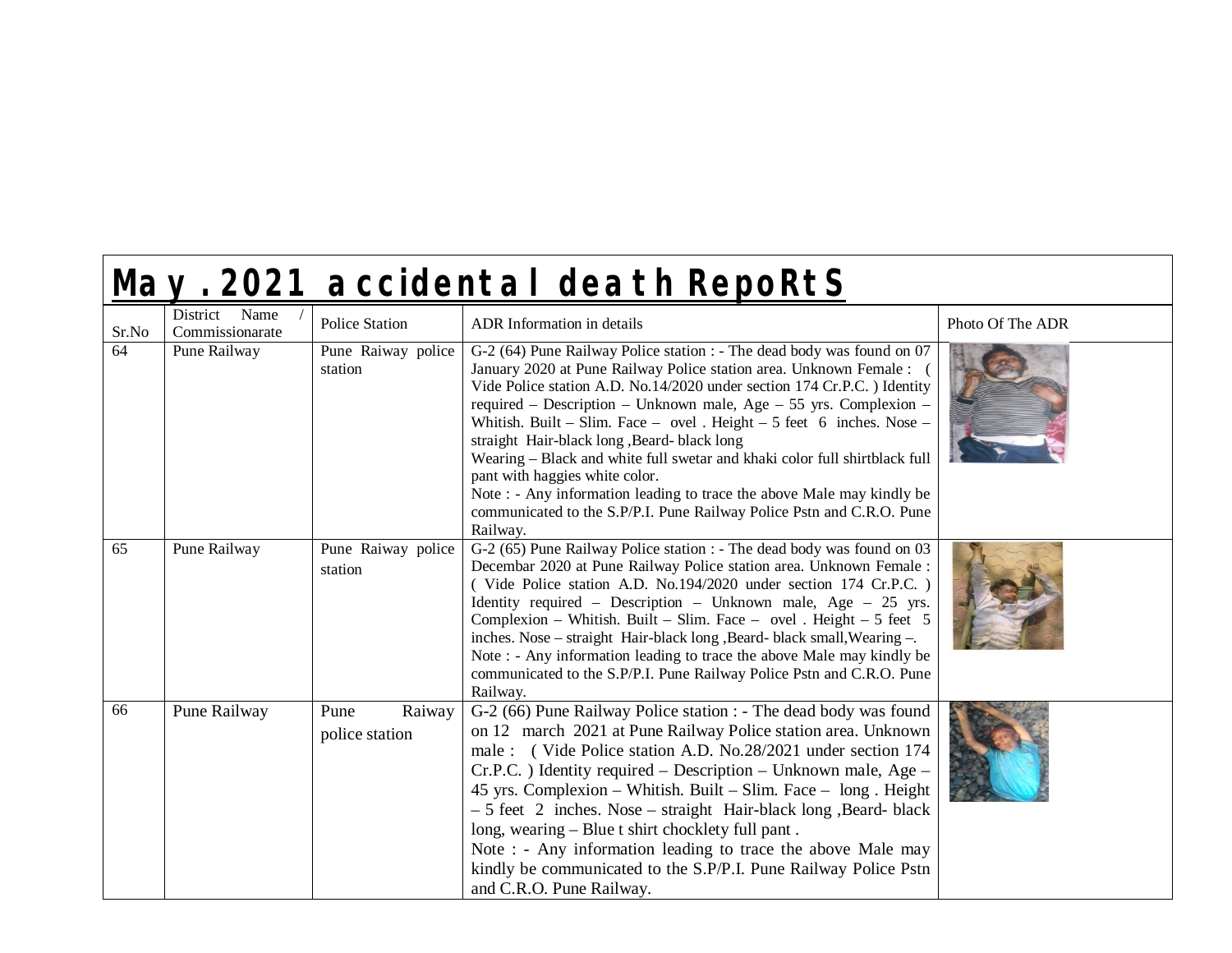| May. 2021 AccidentAI deAth RepoRtS |                                  |                               |                                                                                                                                                                                                                                                                                                                                                                                                                                                                                                                                                                                                                                                                                                                                                                |                  |  |
|------------------------------------|----------------------------------|-------------------------------|----------------------------------------------------------------------------------------------------------------------------------------------------------------------------------------------------------------------------------------------------------------------------------------------------------------------------------------------------------------------------------------------------------------------------------------------------------------------------------------------------------------------------------------------------------------------------------------------------------------------------------------------------------------------------------------------------------------------------------------------------------------|------------------|--|
| Sr.No                              | District Name<br>Commissionarate | Police Station                | ADR Information in details                                                                                                                                                                                                                                                                                                                                                                                                                                                                                                                                                                                                                                                                                                                                     | Photo Of The ADR |  |
| 61                                 | Pune Railway                     | Pune Raiway police<br>station | G-2 (61) Pune Railway Police station : - The dead body was found on 26<br>February 2020 at Pune Railway Police station area. Unknown Female :<br>Vide Police station A.D. No.85/2020 under section 174 Cr.P.C. ) Identity<br>required – Description – Unknown female, Age – 35 yrs. Complexion –<br>fair. Built – Slim. Face – ovel. Height – 5 feet $2$ inches. Nose – straight<br>Hair-black long, Wearing - black color lages black color nickar green<br>color salwar white color brasar yellow metal texture around the neck,<br>yellow ring in the ears, add white metal to the right foot<br>Note: - Any information leading to trace the above Male may kindly be<br>communicated to the S.P/P.I. Pune Railway Police Pstn and C.R.O. Pune<br>Railway. |                  |  |
| 62                                 | Pune Railway                     | Pune Raiway police<br>station | G-2 (62) Pune Railway Police station : - The dead body was found on 24<br>December 2020 at Pune Railway Police station area. Unknown Female :<br>(Vide Police station A.D. No.207/2020 under section 174 Cr.P.C.)<br>Identity required – Description – Unknown female, Age – $35$ yrs.<br>Complexion – fair. Built – Slim. Face – ovel . Height – 5 feet 7 inches.<br>Nose - straight Hair-black long, Wearing - black color full shirt with<br>yellow square design and white spot ,black color full pant, chocklety<br>color underwear ,colorfull rope around the neck<br>Note : - Any information leading to trace the above Male may kindly be<br>communicated to the S.P/P.I. Pune Railway Police Pstn and C.R.O. Pune<br>Railway.                        |                  |  |
| 63                                 | Pune Railway                     | Pune Raiway police<br>station | G-2 (63) Pune Railway Police station : - The dead body was found on 25<br>March 2021 at Pune Railway Police station area. Unknown Female :<br>Vide Police station A.D. No.32/2021 under section 174 Cr.P.C. ) Identity<br>required – Description – Unknown female, Age – 65 yrs. Complexion –<br>Whitish. Built - Fat. Face - ovel . Height $-5$ feet 8 inches. Nose -<br>straight Hair-black long , Beard- black long<br>Wearing - Blue white color lining full shirt , whitish color full pant and<br>blue color underwear<br>Note : - Any information leading to trace the above Male may kindly be<br>communicated to the S.P/P.I. Pune Railway Police Pstn and C.R.O. Pune<br>Railway.                                                                    |                  |  |

 $\mathbf{I}$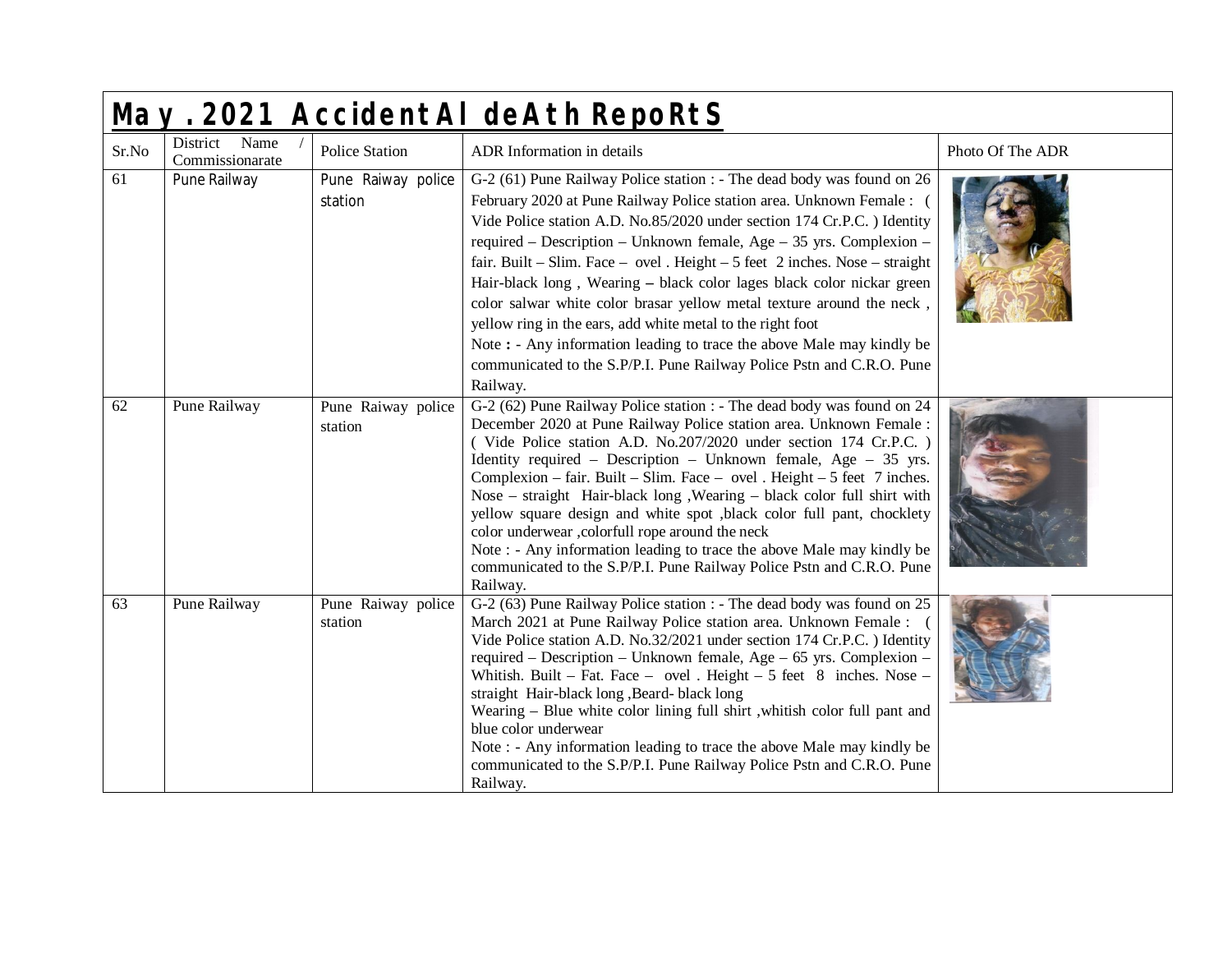| May. 2021 AccidentAI deAth RepoRtS |                                     |                               |                                                                                                                                                                                                                                                                                                                                                                                                                                                                                                                                                                                                                                                                                                       |                  |  |
|------------------------------------|-------------------------------------|-------------------------------|-------------------------------------------------------------------------------------------------------------------------------------------------------------------------------------------------------------------------------------------------------------------------------------------------------------------------------------------------------------------------------------------------------------------------------------------------------------------------------------------------------------------------------------------------------------------------------------------------------------------------------------------------------------------------------------------------------|------------------|--|
| Sr.No                              | Name<br>District<br>Commissionarate | <b>Police Station</b>         | ADR Information in details                                                                                                                                                                                                                                                                                                                                                                                                                                                                                                                                                                                                                                                                            | Photo Of The ADR |  |
| 64                                 | Pune Railway                        | Pune Raiway police<br>station | G-2 (64) Pune Railway Police station : - The dead body was found on 07<br>January 2020 at Pune Railway Police station area. Unknown Female : 0<br>Vide Police station A.D. No.14/2020 under section 174 Cr.P.C. ) Identity<br>required – Description – Unknown male, Age – 55 yrs. Complexion –<br>Whitish. Built – Slim. Face – ovel. Height – 5 feet 6 inches. Nose –<br>straight Hair-black long , Beard- black long<br>Wearing - Black and white full swetar and khaki color full shirtblack<br>full pant with haggies white color.<br>Note: - Any information leading to trace the above Male may kindly be<br>communicated to the S.P/P.I. Pune Railway Police Pstn and C.R.O. Pune<br>Railway. |                  |  |
| 65                                 | Pune Railway                        | Pune Raiway police<br>station | G-2 (65) Pune Railway Police station : - The dead body was found on 03<br>Decembar 2020 at Pune Railway Police station area. Unknown Female :<br>(Vide Police station A.D. No.194/2020 under section 174 Cr.P.C.)<br>Identity required – Description – Unknown male, Age – $25$ yrs.<br>Complexion – Whitish. Built – Slim. Face – ovel. Height – 5 feet 5<br>inches. Nose – straight Hair-black long, Beard-black small<br>Wearing $-$ .<br>Note: - Any information leading to trace the above Male may kindly be<br>communicated to the S.P/P.I. Pune Railway Police Pstn and C.R.O. Pune<br>Railway.                                                                                               |                  |  |